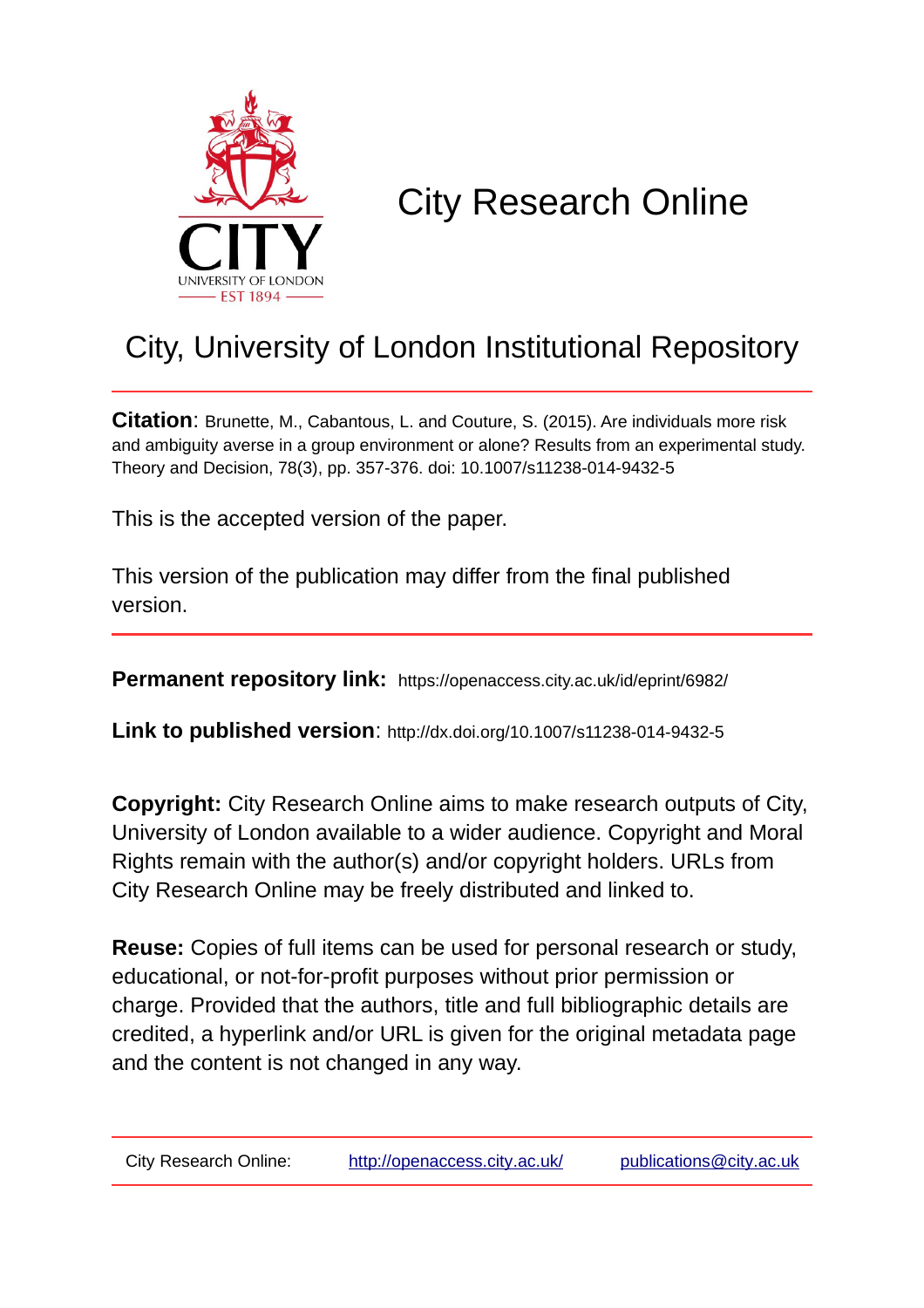## **Are individuals more risk and ambiguity averse in a group environment or**

**alone? Results from an experimental study**

**Marielle Brunette** INRA Nancy, France Marielle.brunette@nancy.inra.fr

**Laure Cabantous** University of Warwick, Coventry, UK

**Stéphane Couture** INRA, Castanet-Tolosan, France

This paper has been published in *Theory and Decision*

#### **To quote this paper:**

Brunette, M., L. Cabantous, and S. Couture 2015. Are individuals more risk and ambiguity averse in a group environment or alone? Results from an experimental study. *Theory and Decision*. 78(3), pp. 357-376.

http://link.springer.com/article/10.1007%2Fs11238-014-9432-5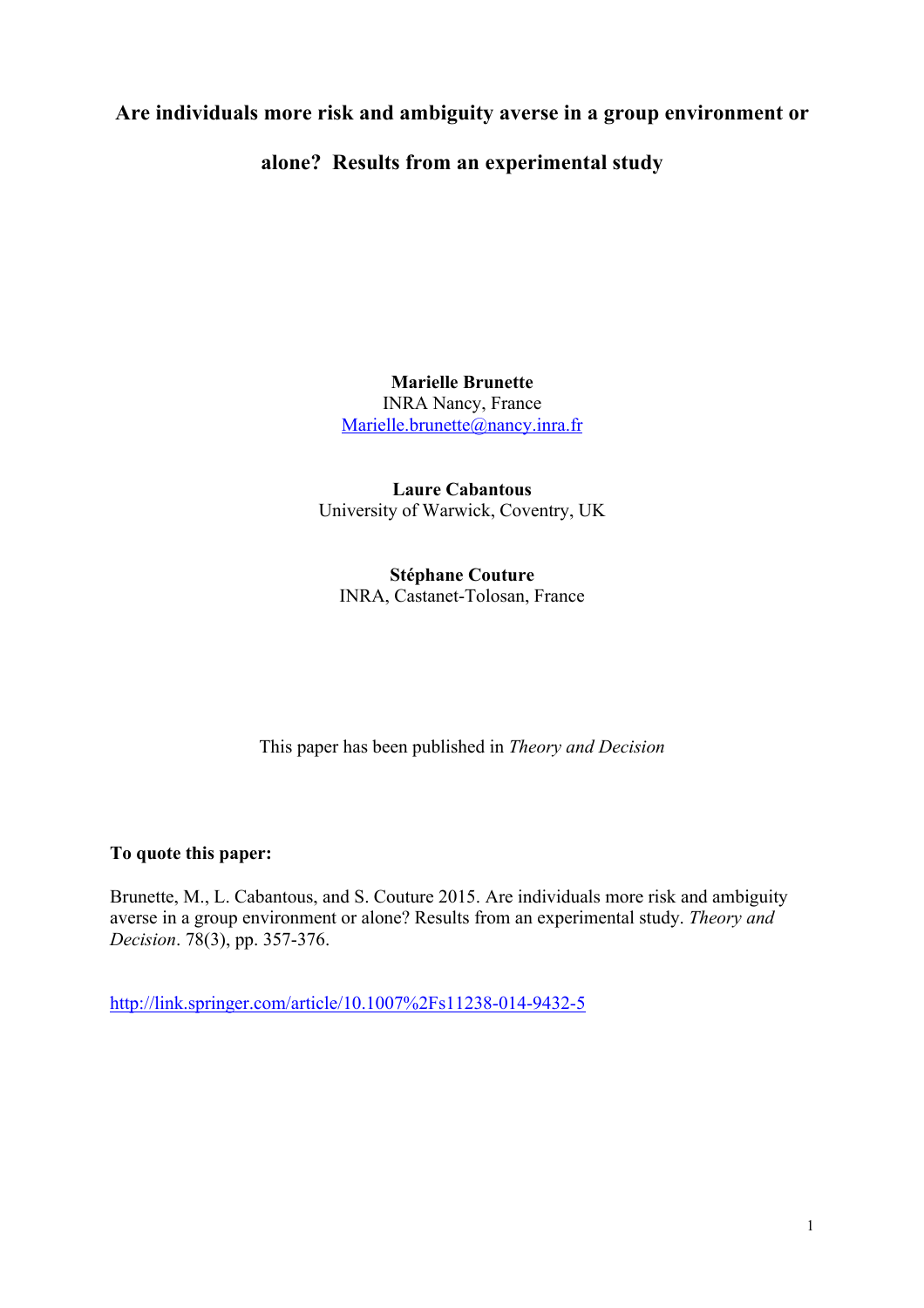#### **Are individuals more risk and ambiguity averse in a group environment or**

**alone? Results from an experimental study**

#### **Abstract**

Most decision-making research in economics focuses on individual decisions. Yet, we know, from psychological research in particular, that individual preferences can be sensitive to social pressures. In this paper, we study the impact of a group environment on individual preferences for risky (i.e., known probabilities) and ambiguous (i.e., unknown probabilities) prospects. In our experiment, each participant was invited to make a series of lottery-choice decisions in two different conditions. In the *Alone* condition, individuals made private choices whereas in the *Group* condition, individuals belonged to a three-person group and groupmembers' choices were aggregated according to either a majority or unanimity rule. This design allows us to study the impact of a group environment on individuals' attitude towards both risky and ambiguous prospects while controlling for the decision rule used in the group. Our experimental results show that when individuals are in the *Group* condition, they tend to be less risk averse and more ambiguity averse than when they are not part of a group (*Alone* condition). Our experiment also suggests that the decision rule matters as it shows that these two trends tend to be stronger when the group implements a unanimity rule. Specifically, we found that individuals who belong to a group implementing a unanimity rule are significantly less risk averse than individuals who belong to a group that relies on the majority rule. We obtained a similar – but non-significant – result under ambiguity.

*Keywords: group, unanimity, majority, preferences, risk, ambiguity.*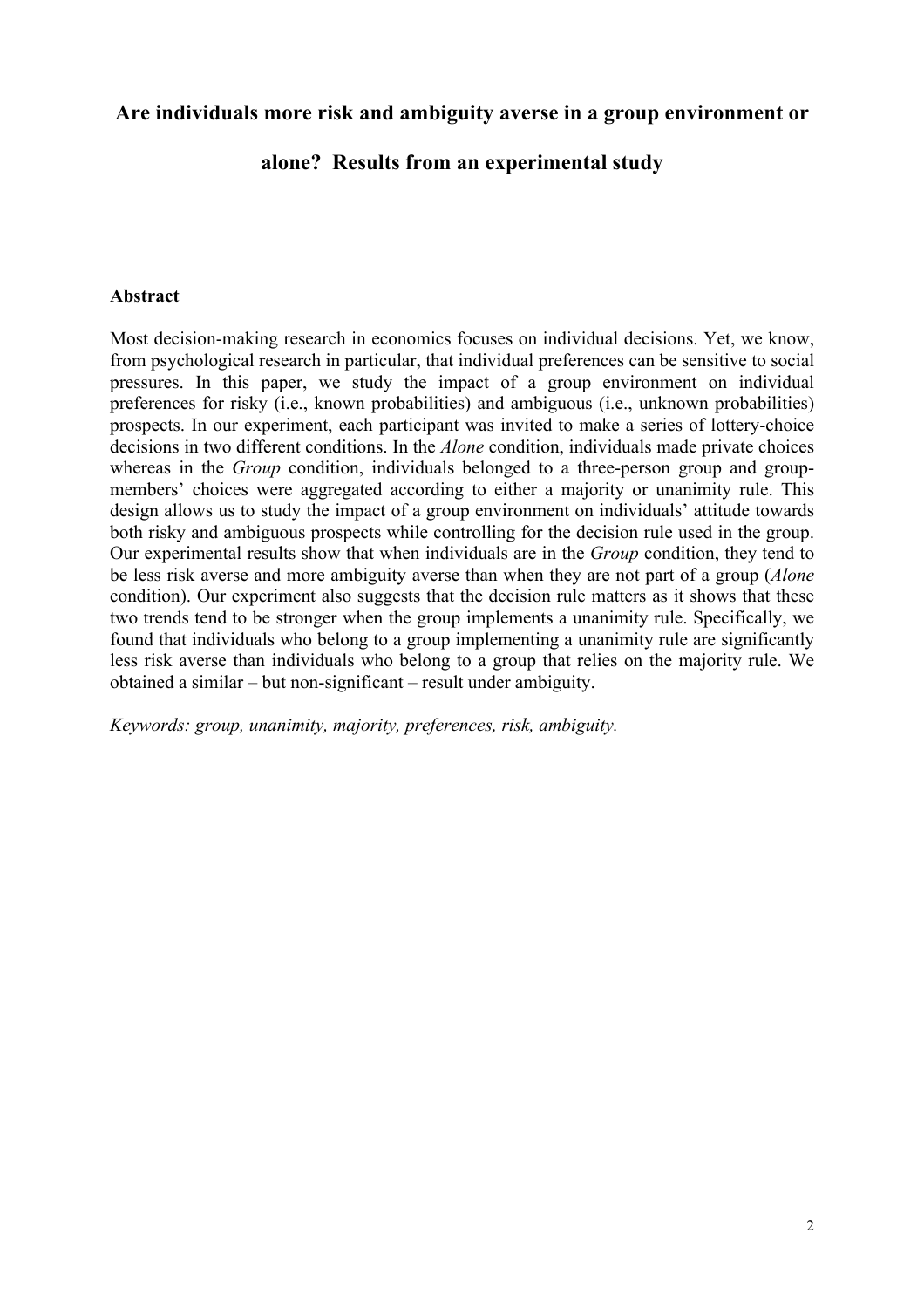#### **Are individuals more risk and ambiguity averse in a group environment or alone?**

#### **Results from an experimental study**

#### **Introduction**

Most experimental research on decision-making has focused on individual decisions and individual attitudes to risk and ambiguity, and has neglected the study of social influence on these decisions and preferences (Trautman and Vieider 2011). Yet, we know from psychological research in particular, that groups can exert different types of influence on individuals and that individuals can behave differently in a group environment and in a private setting (see e.g., Ambrus et al. 2009; Trautmann and Vieider 2011 for overviews). Studying group influence on individual decisions is therefore of utmost important, not least because in many economic and business contexts, decisions are made by individuals (e.g., senior managers) who operate in a group environment (e.g., top management teams).

A growing literature in economics precisely attempts at better understanding how individuals make decisions in a group environment (Harrison et al. 2007; Masclet et al. 2009; Viscusi et al. 2011). Importantly, this literature differs from the literature on group decision making, which focuses on situations where a whole group makes a unique decision after deliberation (Blinder and Morgan 2005; Kocher et al. 2006; Baker et al. 2008; Shupp and Williams 2008; Ambrus et al. 2009; Sheremata and Zhang 2010; Deck et al. 2012; Zhang and Casari 2012). A main conclusion from the emerging body of literature on individual decisions made in a group environment is that individuals are more risk averse when they are in a group setting that when they are alone (see, e.g., Masclet et al. 2009).

However, we still know very little about the forces driving this result. Some papers suggest that a factor such as the probability of gain impacts on individual's attitude to risk. For instance, Masclet et al. (2009) reported that when the probability of gain is low,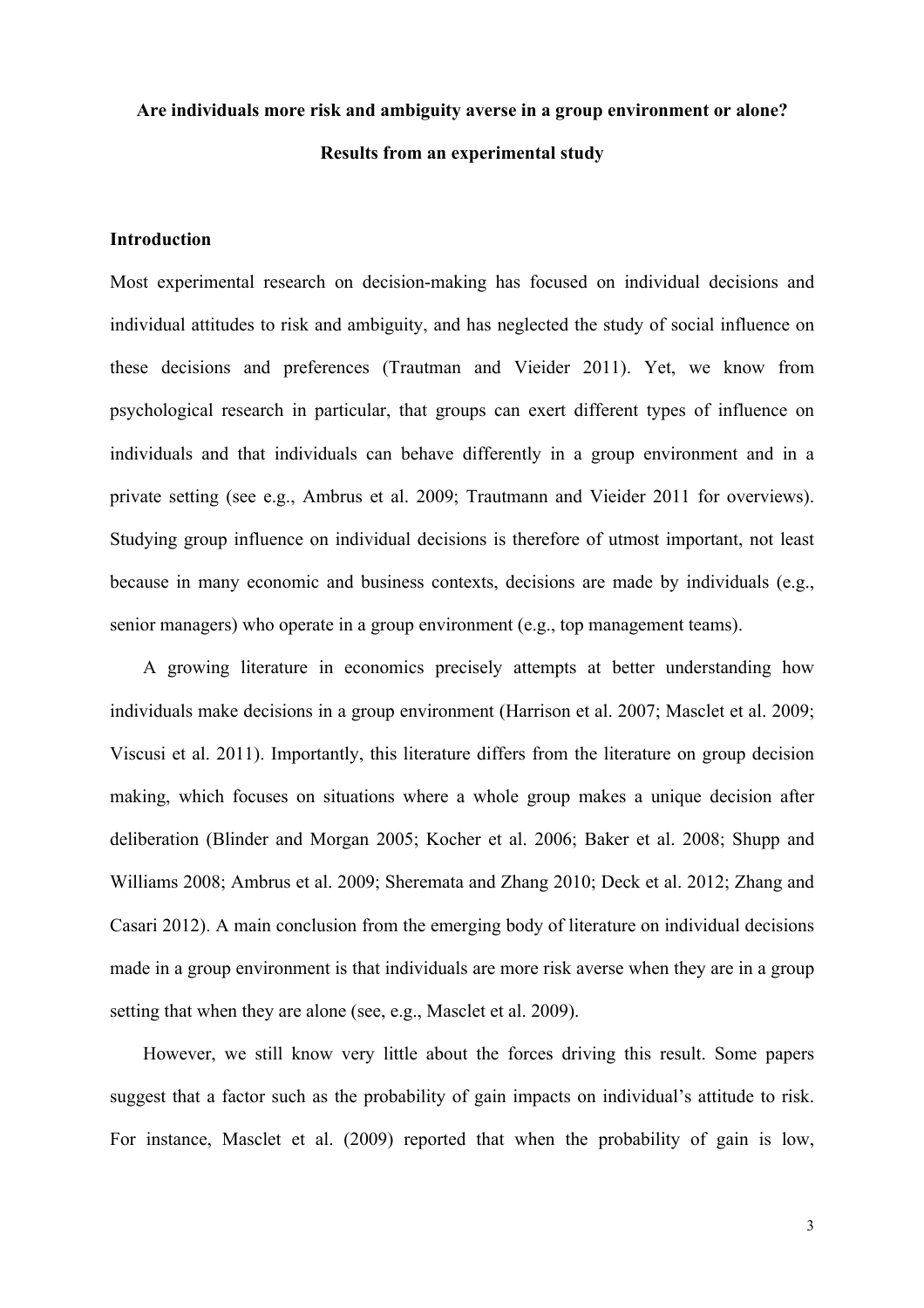individuals who do not belong to a group are less risk averse than individuals who belong to a group. In addition, a critical review of the existing literature suggests that the nature of the collective decision rule that the group uses to aggregate individual preferences might matter. For instance, Harrison et al. (2007) found no difference between attitudes towards risk reported by individuals who belong to a group and by individuals who do not belong to a group. This result is somewhat at odd with results from other studies, such as Masclet et al. (2009). But, in their study, Harrison et al. (2007) used a majority decision rule, whereas Masclet et al. (2009) had used a unanimity rule.

The purpose of this paper is to complement prior economic research on the impact of a group environment on individuals' decisions by testing for the effect of two variables, namely, the type of decision rule (majority vs. unanimity), and the source of uncertainty (risk vs. ambiguity). In other words, we ask the following questions: Do individuals in a group environment exhibit attitudes to risk and ambiguity that differ from the one they exhibit when they are alone? Does the decision rule used in the group matter? Our research therefore also contributes to ambiguity research (Wakker 2010), which so far has mainly focused on individuals' attitudes towards ambiguity and has neglected group influence (see Curley et al. (1986), and Trautman et al. (2008) for two noticeable exceptions).

To test for the effects of these two variables on individuals' decisions, we created an experiment in which the participants faced a series of lottery-choice decisions (under both risk and ambiguity) and had to make choices *Alone* and as part of a three-person *Group*. In both cases, the participants provided their individual choices – that we used to estimate their individual attitude to risk and ambiguity. Yet, in the group environment, the participants had to report their individual choices knowing that such choices would then be combined with the choices of the other two group-members, using either a majority or a unanimity rule. Group members received information about the other group members' choice, but they could not talk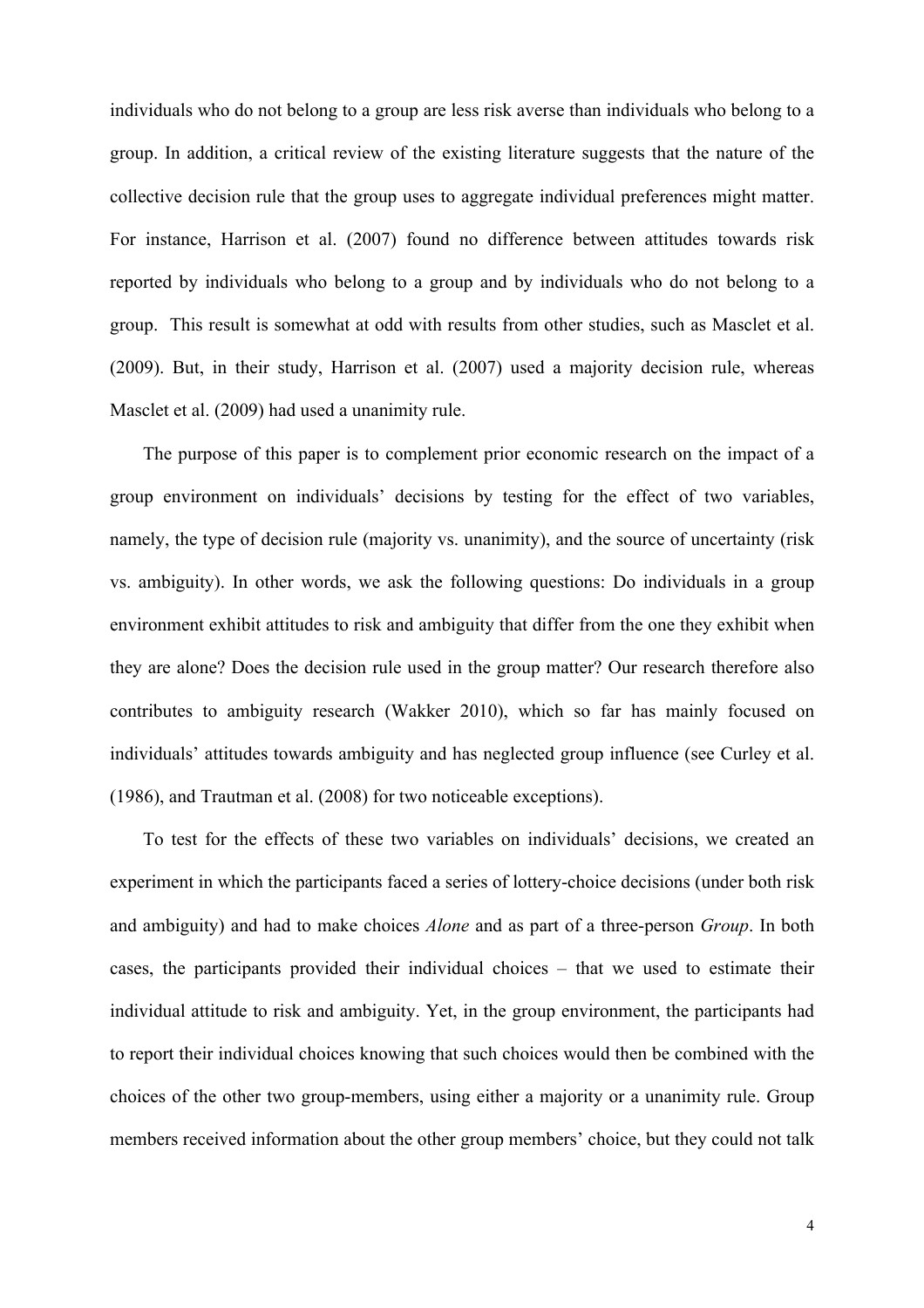to each other prior to making their decisions. This design thus allows focusing on the sole effect of normative influence of groups on individual decisions, and discards the possibility of any informational influence (Ambrus et al. 2009).

Our experimental results first show that a group environment decreases individuals' degree of risk aversion. We indeed found that when individuals are in a group environment (*Group* condition), they tend to be *less* risk averse than when they are not part of a group (*Alone* condition). Second, our study shows that the effect of the group environment on individual attitudes to ambiguity is different from its effect on individual attitude to risk. We indeed found that individuals in a group environment tend to be *more* ambiguity averse than individuals who are not part of a group environment. Third, our experiment shows that the decision rule (majority vs. unanimity) matters as we found that a group's influence on individuals' attitude to risk and ambiguity is stronger when the group implements a unanimity rule than when it implements a majority rule. Specifically, we found that individuals who belong to a group implementing a unanimity rule are less risk averse than individuals who belong to a group that relies on the majority rule. We obtained a similar – but non-significant – result under ambiguity.

The article is structured as follows. Section 1 describes the experiment. Section 2 is devoted to experimental results while Section 3 contains the discussion and conclusion.

#### 1. **Experiment**

To address our research questions on the effect of a group environment on individual attitudes to risk and to ambiguity, we designed an experiment which had four main characteristics. First, in our experiment, all our participants made a series of lottery-choice decisions under two different sources of uncertainty, namely risk – where the probabilities of the lotteries are known – and ambiguity – where the probabilities of the lotteries are imprecise. Second, all our participants answered the same series of 10 risky (resp.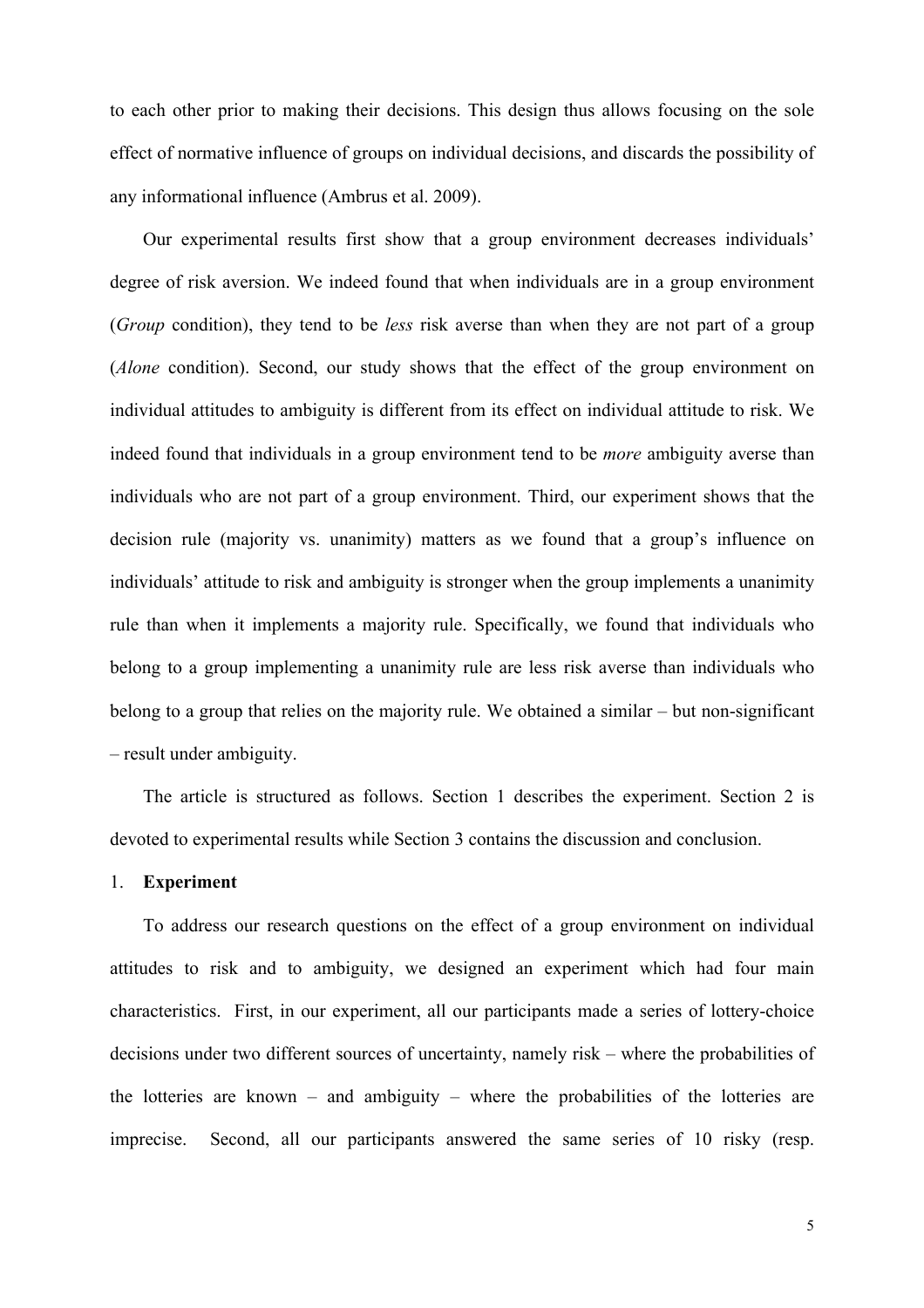ambiguous) lottery choices in two different conditions: in one condition, the participants were part of a three-person group (hereafter "*Group* condition") and they received information about the other group-members choices, whereas in the other condition, the participants were not part of a group, and their decisions were thus entirely private (hereafter "*Alone* condition"). The order of presentation of this variable was randomized in order to minimize potential order effects (i.e., some participants faced the *Alone* condition first, whereas other participants faced the *Group* condition first). Third, in the *Group* condition, we introduced two treatments: some participants belonged to a group implementing a majority decision rule (hereafter *Majority group* treatment), while other participants were assigned to a group using a unanimity decision rule (hereafter *Unanimity group* treatment). Fourth and finally, when answering the series of lottery choices in the *Alone* condition, the order of presentation of the uncertain context was random (i.e., some participants started with the risky lotteries whereas other participants started with the ambiguous lotteries). In the *Group* condition, due to matching constraints, all participants started with risky prospects followed by ambiguous prospects.

#### 1.1 Decisions under Risk: The Multiple Price List Procedure

We used the Multiple Price List (MPL) procedure of Holt and Laury (2002) to elicit attitudes towards risk. This procedure is one of the most common approaches used to elicit risk attitudes (Harrison et al. 2005; Holt and Laury 2005; Andersen et al. 2006). As Table A.1 in the Appendix shows, in this procedure, each participant is presented with ten sequential choices between two lotteries. For each binary choice, the participant has to choose between a safe lottery (option A) and a risky lottery (option B). By definition, a risk-neutral subject switches from one type of lottery to the other one when the two lotteries have the same expected value. In Table A.1, the risk neutrality threshold is 4 (i.e., risk-neutral subjects switch between the fourth and fifth choices).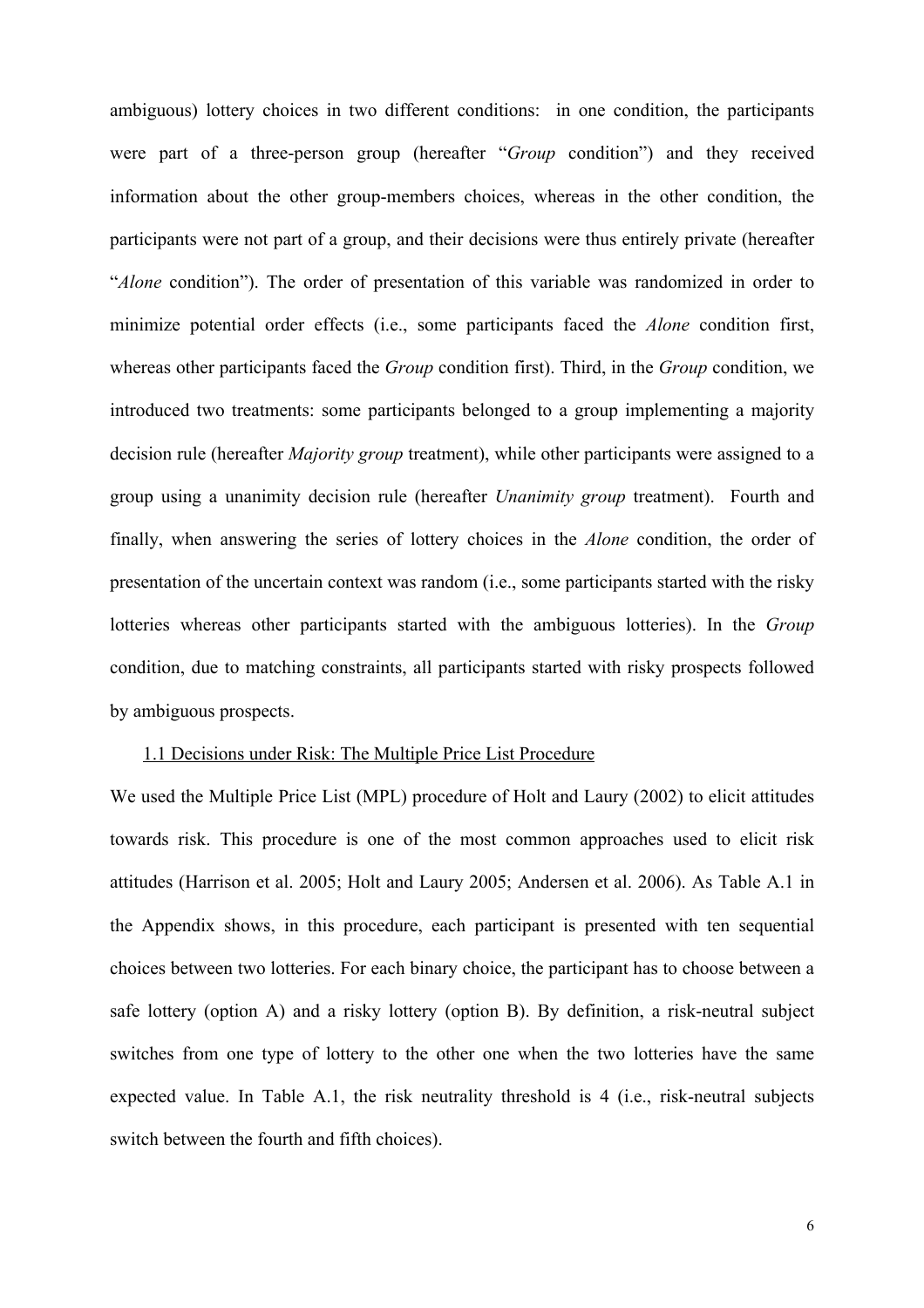*Decision context (Alone vs. Group).* In the *Alone* condition, the participants had to make 10 sequential choices, as explained above. This was a typical MPL task. In the *Group*  condition, we randomly created three-person groups. We used a computerized procedure similar to that of Masclet et al. (2009) where each group member indicated, through the computer, his/her individual choice for each of the ten choices, to the other group members. The members of the group could not communicate prior to making their choice but once each group member had made his/her choice, these choices were made public to the other group members. The three choices were then combined according to the pre-determined rule (majority or unanimity). It is important to notice that the participants were randomly allocated to a different three-person group for each of the 10 lottery choices of the MPL procedure. Each participant therefore completed the 10 binary choices of the MPL procedure (in the same order as in the *Alone* condition) in 10 different three-person group environments. The fact that the composition of the groups changed after each binary choice is not an issue in our experiment because we compare the choices made by individuals as part of a group and alone.<sup>1</sup> In addition, because we focus on the normative influence of groups (Ambrus et al. 2009) – and not their informational influence as deliberation amongst group members was not possible – the identity of the group members is not at stake and what matters is the social influence that groups (whatever their composition) exert on individuals' attitude to risk. Note that the decision context is a within-subject variable, which means that all our participants were exposed to both the *Alone* and the *Group* conditions.

*Decision rule (Majority vs. Unanimity).* In the *Group* condition, some participants were in the *Majority group* treatment while others were in the *Unanimity group* treatment (between-subject variable). The experimental protocol is slightly different for these two

Masclet et al. (2009) also reshuffled the groups after each binary choice in order to avoid reputational effect. If the groups are fixed for 10 choices, we cannot control for collusion or sanction.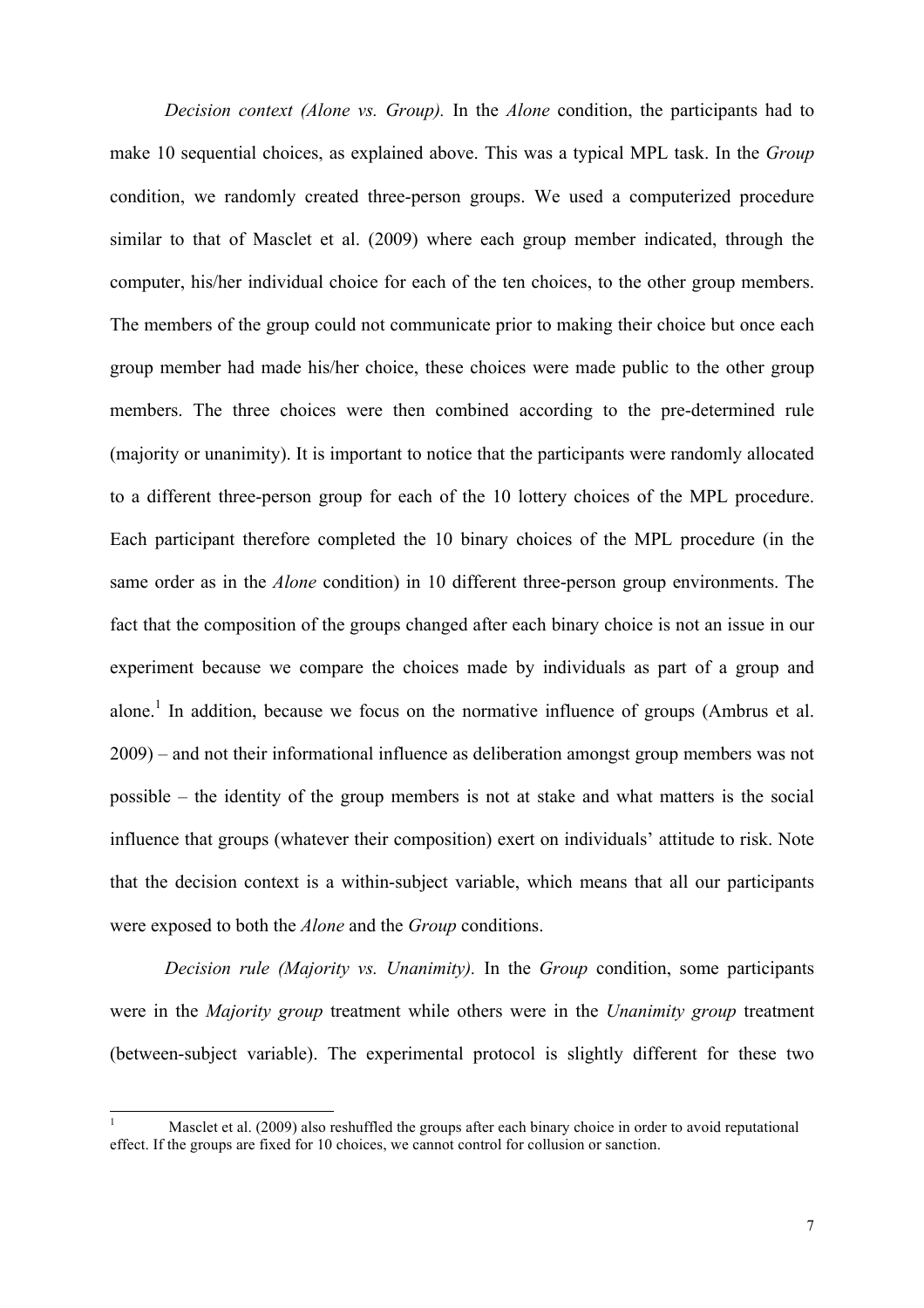groups of participants, in order to accommodate for the specificity of the group decision rule. In the *Majority group* treatment, because we had three-person groups, and binary options, the computer could always combine the group-members choices in order to compute the group choice. For instance, even if two group members have different preferences (i.e., one group member chooses the option A, whereas the other group member chooses the option B). whatever the decision of the third group member, the computer can compute the group choice. In the *Unanimity group* treatment, on the contrary, not all configurations of individual preferences allow the computer to implement the decision rule successfully. We therefore implemented an iterative process. For each binary choice, group members could play up to five trials. When the output of a trial is a unanimous decision  $-$  i.e., the three members chose the same option – the participants were made aware that a unanimous decision had been reached, and they were assigned to another group to address the next binary choice of the MPL procedure. If no unanimous choice was reached, each participant was made aware of the choices of the other group members, and was asked to address the same binary choice in a new trial. At the end of the fifth trial, if no unanimous decision had been reached, the computer announced that result to the group members, and each participant was assigned randomly to another group to answer the next binary choice of the MPL procedure.

It is noteworthy that there is a main difference between the two decision rules in our experiment: individuals assigned to a group implementing a unanimity rule have no guarantee that an unanimous decision will be reached (even after five trials), whereas the majority decision can always be reached in just one trial because we have three-person groups and a binary choice. The iterative process in the unanimity rule case is almost an intrinsic characteristic of this type of rule, as it would not make sense to implement such a rule without allowing the participants to iterate and perhaps converge towards a unanimous decision after a series of trials. This specificity of the unanimity rule also allows us to have a richer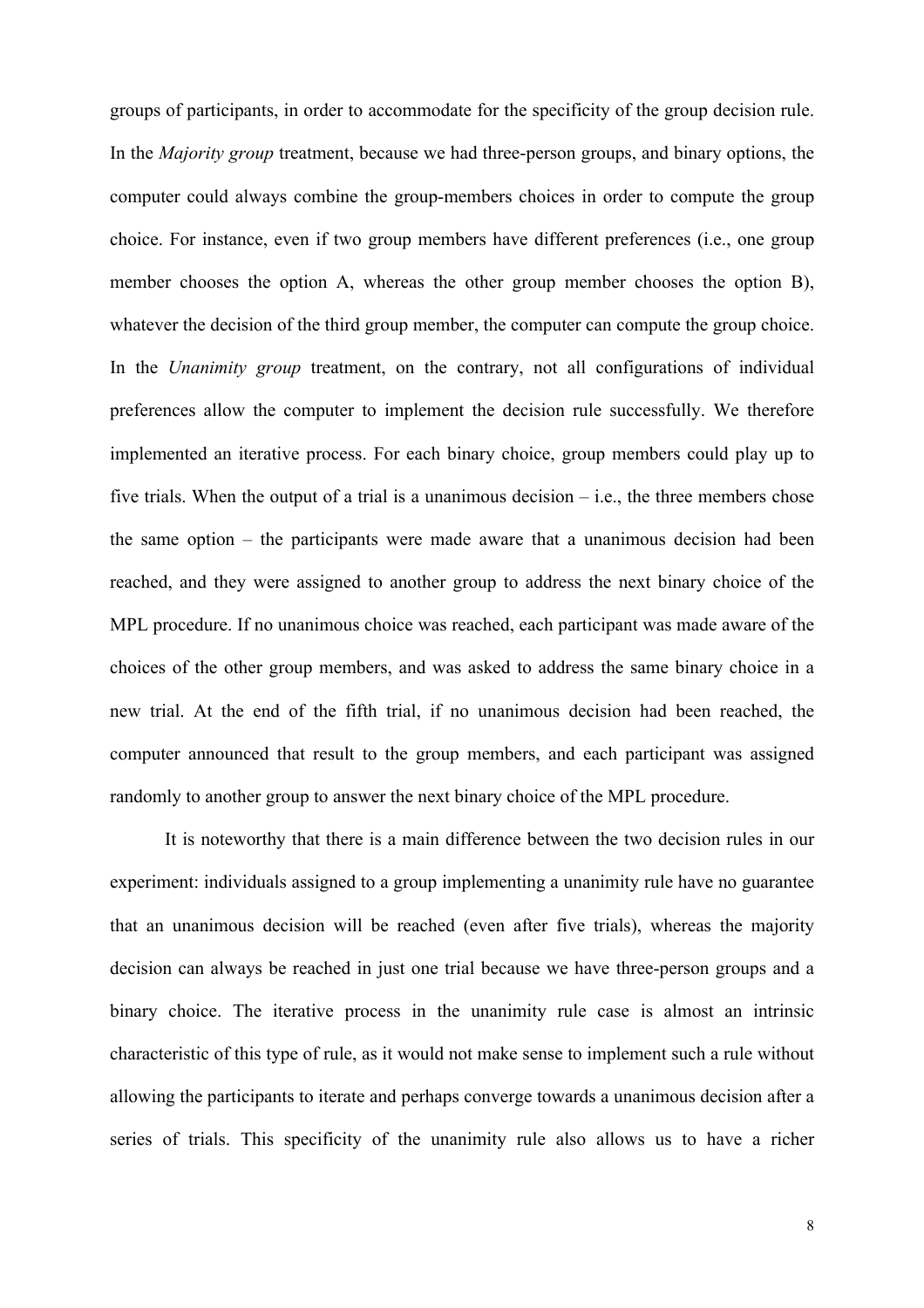understanding of group influence on individual attitudes towards risk and ambiguity, because we can study the dynamics leading towards a unanimous decision. We analyse the results associated to this methodological choice in sub-section 2.3.

*Individual's risk attitude.* The analysis of individual decisions under risk is composed of two parts. First, we realize a model-free analysis about individual decisions under risk. Specifically, our analysis focuses on switching points (i.e., the points when the individuals change their preferences between the gambles situated on the right and left columns). Second, we also quantify risk preferences assuming expected utility<sup>2</sup> with power utility (see for instance, Gollier 2011; Akay et al. 2012). More precisely, to quantify the relative risk aversion parameter of each participant's utility function, we used a Constant Relative Risk Aversion (CRRA) characterisation of risk attitudes, with  $U(x) = x^{(1-r)/(1-r)}$ , for  $x > 0$ , where r  $\neq$  1 is the CRRA coefficient (see parameter *r* in Table 1). The switching point in the MPL list provides a direct inference of a CRRA index interval.

#### 1.2 Decisions under ambiguity: Chakravarty and Roy's (2009) procedure

Two main types of procedure exist to elicit decision-makers' attitudes towards ambiguity: model-free procedures (Cohen et al. 2010), and procedures rooted in a specific theoretical model (Halevy 2007), such as Chakravarty and Roy's (2009) procedure, which is consistent with Klibanoff, Marinacci and Mukerji's (2005) model (hereafter KMM). In this research, we used Chakravarty and Roy's (2009) procedure (hereafter CR) because it extends Holt and Laury's (2002) procedure (MPL) to ambiguity. Specifically, CR's procedure mimics the MPL

l

<sup>&</sup>lt;sup>2</sup> From its earliest days, expected utility theory has met several criticisms, leading the Prospect theory to become the best-supported alternative (Wakker 2010). However, estimation of more flexible functions requires more information and therefore more complex elicitation procedures (Abdellaoui 2000). In addition, there is also evidence showing that EUT is as good as PT to characterize behaviors (Harrison and Ruström 2009; Couture and Reynaud 2009). Finally, in the context of choice under uncertainty, expected utility theory has provided the most detailed and richest body of applications so far (Camerer 1995).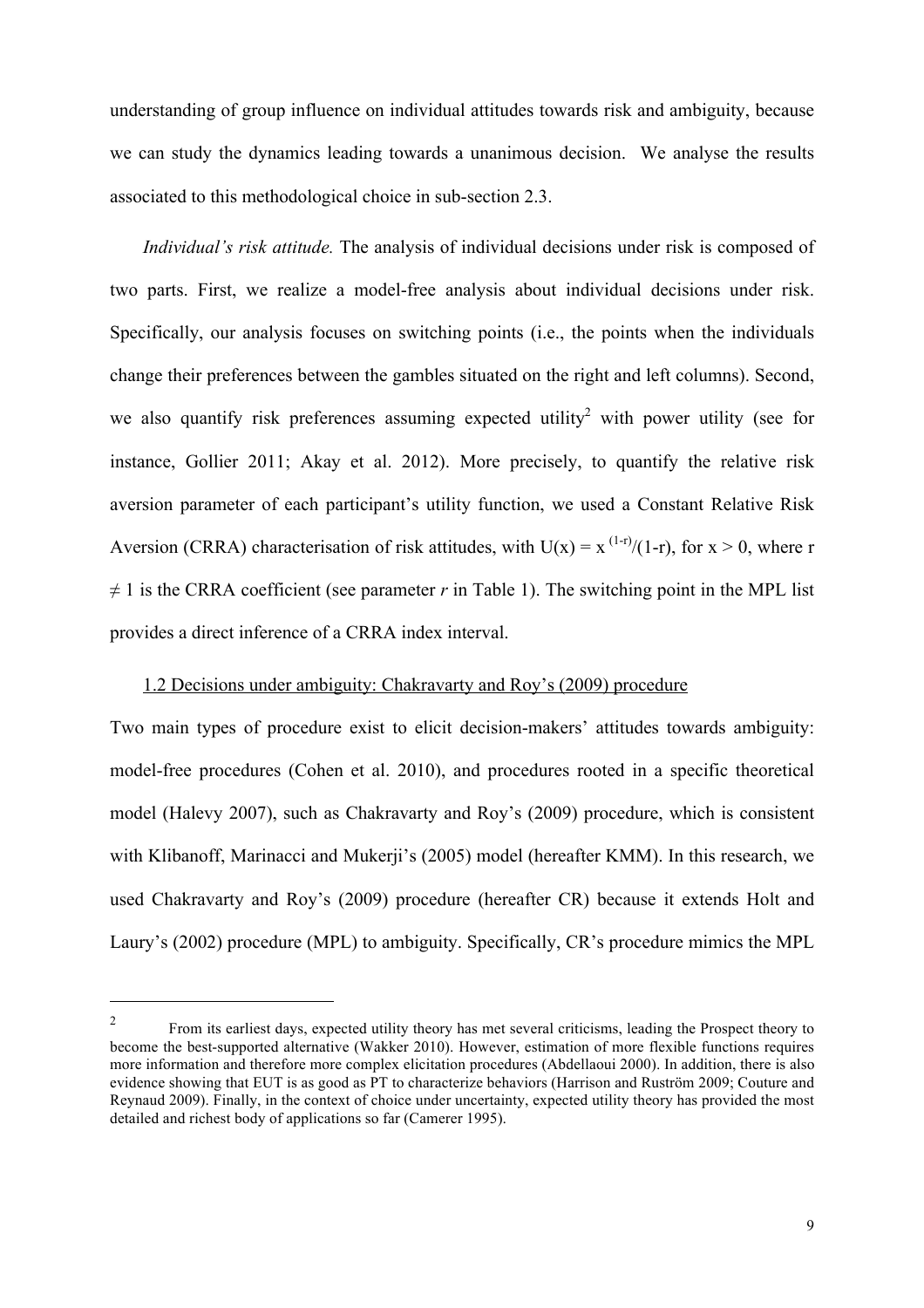procedure in that it asks participants to make a series of 10 choices between a non-ambiguous (or risky) prospect, and an ambiguous prospect. Asking individuals to make a decision between a non-ambiguous prospect and an ambiguous prospect is the most common approach in economics to study attitude to ambiguity (see, e.g., Camerer and Weber 1992; Halevy 2007; Akay et al. 2012).

Table A.2 in the Appendix shows the series of ten sequential choices that the participants faced. Each choice consists of a non-ambiguous option (option A) and an ambiguous option (option B). In this table, an ambiguity-neutral subject is indifferent between the two options at the fifth binary choice. It is noteworthy that – as in the risky context – all the participants answered the series of ten sequential binary choices twice, once in the *Alone* condition, and once in the *Group* condition.

*Decision context (Alone vs. Group) and decision rule (Majority vs. Unanimity).* The procedure to create the three-person group and the system of iterations are similar to those used in the risk context (see the sections above).

*Individual's ambiguity attitude.* As in the risk context, the analysis of individual decisions under ambiguity is composed of two parts. First, we conducted a model-free analysis of individual decisions under ambiguity through the analysis of switching points. Second, we specified a theoretical model to further analyzed individuals' attitude to ambiguity. Specifically, we used the smooth ambiguity model of Klibanoff et al.  $(2005)$ . <sup>3</sup> We choose this model for two reasons. First, this model introduces a simple and easily interpretable way to capture ambiguity aversion and it is popular in economics today (see e.g., Treich 2010; Gollier 2011; Brunette et al. 2012). Second, it differentiates attitudes towards risk from

Despite the fact that there is a rich and still growing literature on modeling ambiguity attitudes, empirical evidence on the relative performance of these different models is still scarce (see e.g., Etner et al. 2012; Baillon and Bleichrodt 2013 for systematic reviews). Recent experimental studies nonetheless suggest that, despite heterogeneity of behaviour among individuals, the smooth ambiguity model of Klibanoff et al.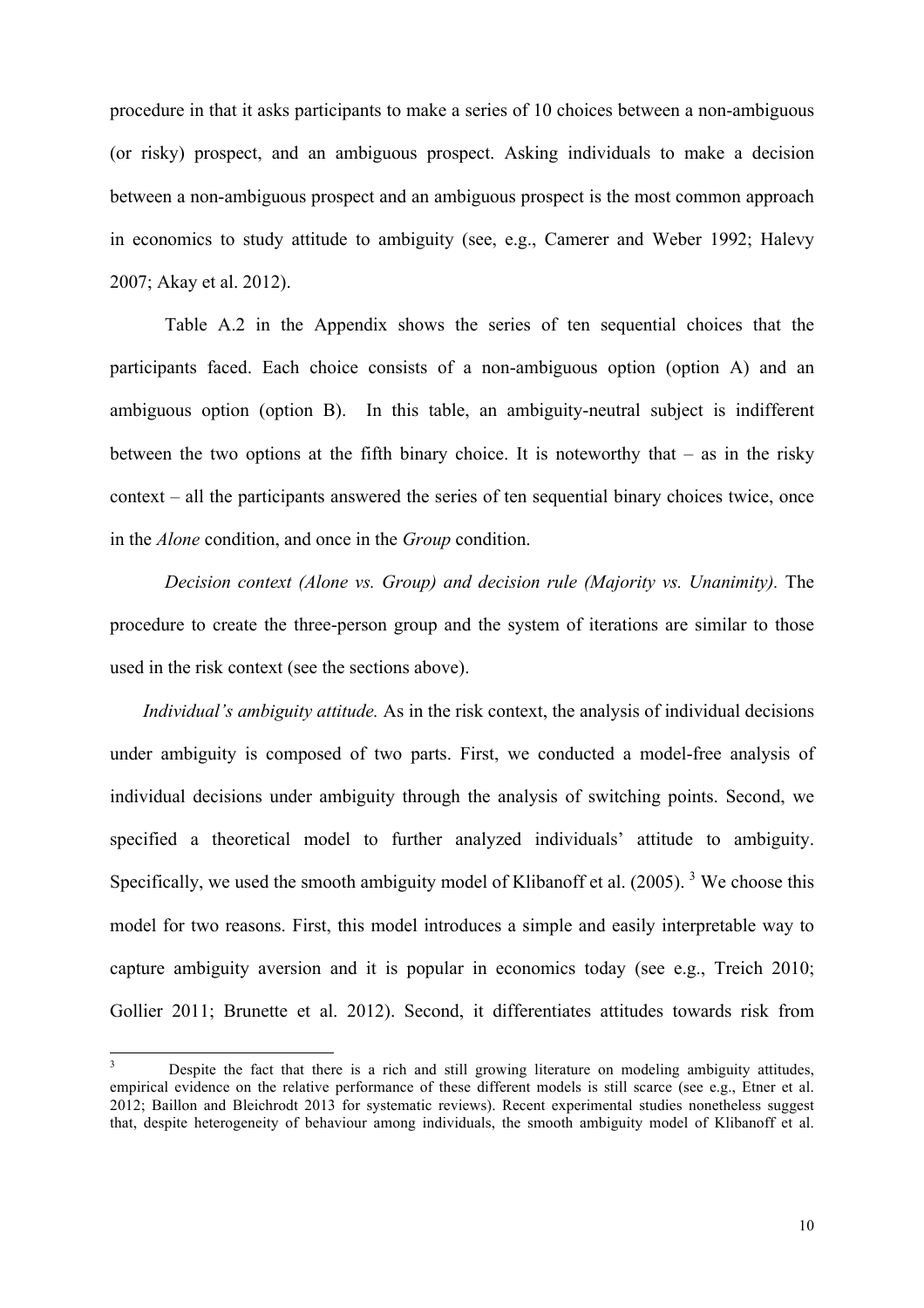attitudes towards ambiguity. Specifically: KMM(x) =  $E\varphi(EU(x))$ , where the function U characterises the participant's attitude towards risk and the function φ characterises his/her attitude towards ambiguity. Second, Chakravarty and Roy's (2009) procedure is rooted in the KMM model – and in this procedure, the number of non-ambiguous lottery choices sets the bounds for the ambiguity aversion parameter (see the *s* parameter in Table 3).

#### 1.3. Participants and incentives

l

The experiment was conducted at the Laboratory of Forest Economics in Nancy (France), in October 2009. Sixty students (31 men and 29 women; average age = 21.5 years) were recruited from different study programmes. Four sessions of 15 students were run, so that each treatment (Majority and Unanimity) contained 30 participants. The experiment was computerized and scripts were programmed using the z-tree platform (Fischbacher 2007). Each session lasted approximately two hours and ended with a short demographic survey including questions about the participants' age, sex and professional activity.

At the end of the experiment, the computer randomly selected two choices, one from the *Alone* condition and one from the *Group* condition. When the computer selected a binary choice question in the *Group* condition (with a unanimity rule) where no group choice was possible, the programme randomly selected another binary choice question up to select a binary choice question for which a group choice existed.<sup>4</sup> For each of these two randomly selected choices, the computer determined the participant's payoffs. The sum of the two payoffs represented the final payment of the respondent. In our experiment, the payments of subjects varied between 0 and 26 Euros with an average of 11 Euros.

<sup>(2005)</sup> is the model that best captures individual behaviors under ambiguity (e.g., Halevy 2007; Ahn et al. 2009; Andersen et al. 2009; Hayashi and Wada 2010).<br><sup>4</sup> In Masclet et al. (2009), the computer programme randomly selected one of the two possible options.

Zhang and Casari (2012) associated a zero payoff to disagreement, a procedure known as « strong unanimity ». In our experiment, we decided to adopt a different approach, and did not force agreement nor used the 'strong unanimity' approach so that the final payoff really reflects the choices the participants made.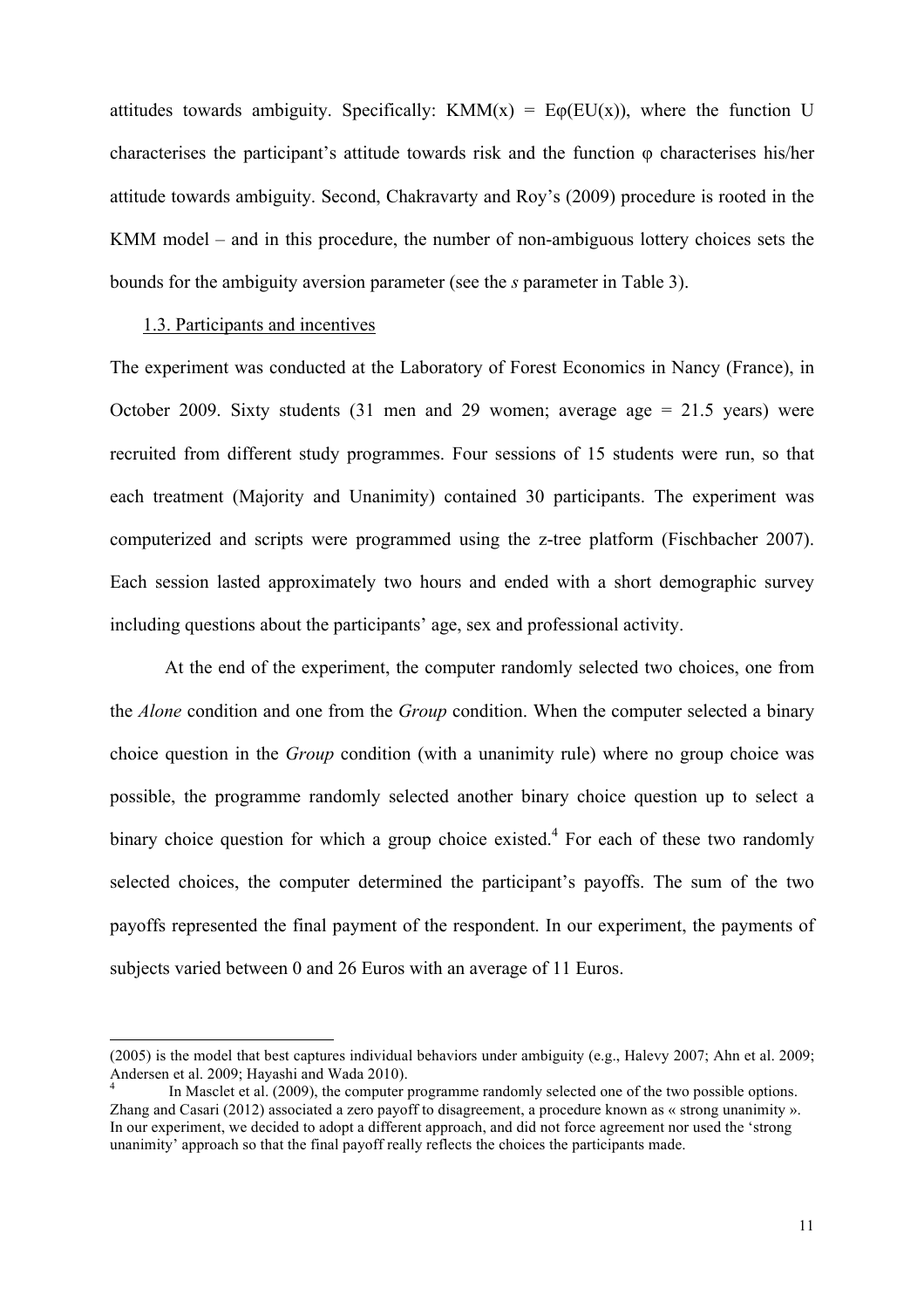#### **2. Experimental results**

First, we compare participants' risk and ambiguity preferences in the *Alone* condition with their risk and ambiguity preferences in the *Group* condition (within-subject variables) (Section 2.1). Second, we compare participants' attitudes to risk and ambiguity in a *Group* environment under a majority rule and under a unanimity decision rule (Section 2.2). Finally, we extend the analysis by studying the determinants of individual decisions made in group with a unanimity rule (section 2.3) and the link between risk aversion and ambiguity (section and 2.4).

#### 2.1 Individual decisions made alone and as part of a group

*Individual decisions under risk.* Table 1 provides information on the choice frequencies for individual decisions made in the *Alone* and *Group* conditions. Consistent with previous works' results (see Holt and Laury 2002; Masclet et al. 2009), most players are risk averse and choose on average more than four safe options (around 77% in the *Alone*  condition, and 75% in the *Group* condition). A One-sample Wilcoxon signed-rank test shows that the number of safe choices is significantly different from the neutrality threshold of 4 safe choices in both conditions ( $z = 5.847$  and  $p = 0.000$  in the *Alone* condition;  $z = 5.937$  and  $p = 0.000$ 0.000 in the *Group* condition). This means that our participants exhibit risk-aversion in both the *Alone* and *Group* conditions.

#### INSERT TABLE 1

More, the number of safe choice is slightly lower in the *Group* condition (5.38) than in the *Alone* condition (5.67) but this difference is not statistically significant (Wilcoxon relatedsamples signed-rank test:  $z = -1.535$  and  $p = 0.125$ ). Figure 1 shows the proportion of safe option A for each of the ten decisions.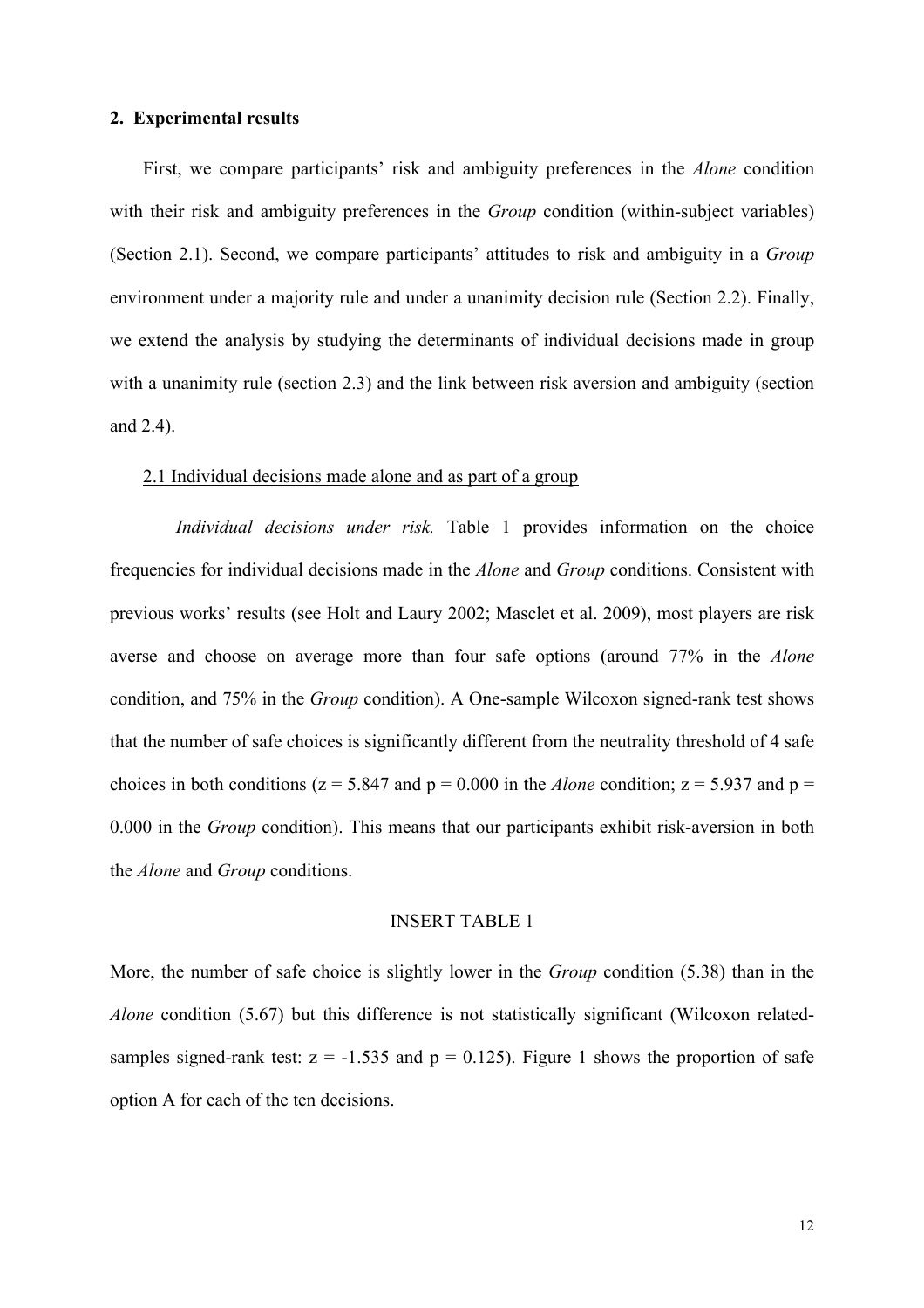#### INSERT FIGURE 1 HERE

The dashed line shows predicted behaviour for a risk-neutral participant: s/he chooses A for the first four decisions, and subsequently B. In the *Group* condition, and for most of the decisions, participants tend to exhibit lower levels of risk aversion than in the *Alone* condition. However, a Related-Samples Friedman's Two-way analysis of variance by ranks test cannot reject the null hypothesis of equal distributions between the individual decisions in the *Alone* and *Group* conditions ( $p = 0.123$ ). This result is in line with the Wilcoxon test result above, and confirms the finding that in our experiment individual attitudes to risk were not significantly impacted by the group environment.

Table 2 provides the results of a random effect probit model with the safe choice (option A) as the dependent variable.

#### INSERT TABLE 2 HERE

These results show that *Age* has no significant effect on the probability of choosing the safe option, which is consistent with Masclet et al. (2009). In addition, we found that being a man significantly reduces the probability of choosing the safe option (see the negative coefficient associated to *Gender*). This result is in line with past research showing that on average women are more risk averse than men (Eckel and Grossman 2008). The coefficient associated to the variable representing the group decision rule (*Rule*), is negative and significant, which means that the unanimity rule (vs. the majority rule) has a negative effect on the probability of choosing the safe option. Then, individuals who are part of a *Unanimity group* treatment are significantly less risk averse than individuals who are in the *Majority group* treatment. We also found that the probability of choosing the safe option falls as the probability of the higher payoff increases (*Prob*) and increases when individuals are in the *Group* condition (*Alone Group*). Last, we found that the coefficient associated with the interaction variable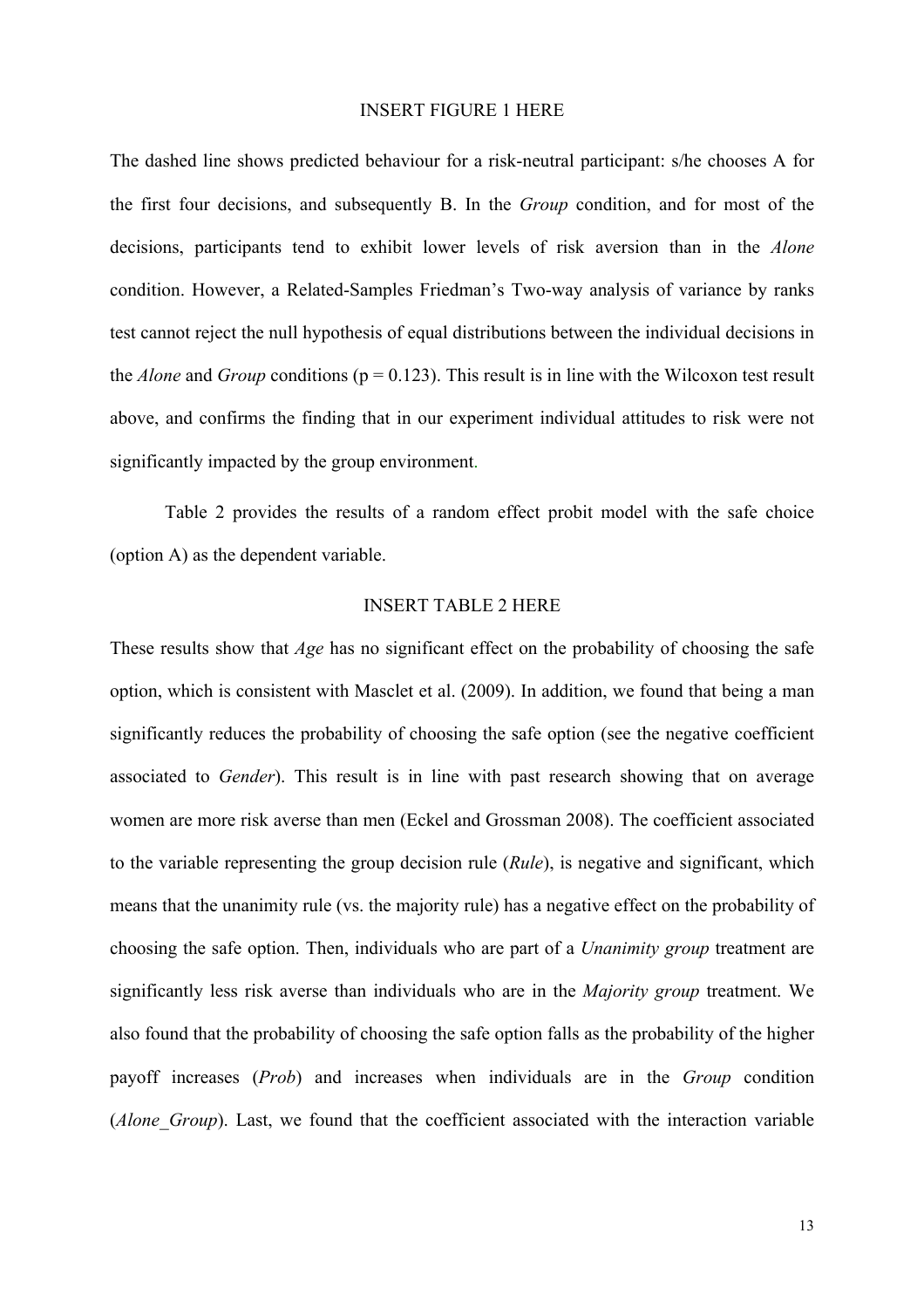"*Prob\*Alone\_Group*" is negative and significant, showing that individuals in the *Group* condition become progressively less risk-averse as the probability of the higher payoff rises. This result may be decomposed in two effects. First, if the probability of the higher payoff increases, then the probability of choosing the safe option falls. Second, in the MPL procedure, a higher number of safe choices is associated to a higher level of risk aversion, so that, a reduction in the probability of choosing the safe option corresponds to a lower degree of risk aversion. This last result thus confirms our previous findings.

*Individual decisions under ambiguity.* Experimental studies have usually studied attitude to ambiguity in "private" settings and have reported that individuals are ambiguityaverse or ambiguity-neutral in the gain domain (Camerer and Weber 1992; Di Mauro and Maffioletti 2004; Chakravarty and Roy 2009; Wakker 2010). The few papers who studied individuals' attitude to ambiguity in a group environment have reported that ambiguity aversion increases because of the fear of negative evaluation by others (see, e.g., Curley et al. 1986; Trautmann et al. 2008). Our results tend to support this trend. However, in our experiment, the effect of the group environment on individual attitude to ambiguity is not always significant, as we explain below.

#### INSERT TABLE 3

First, we found that both in the *Alone* and *Group* conditions, the participants were significantly averse to ambiguity. As table 3 shows that the mean numbers of non-ambiguous choices are consistently greater than five – the ambiguity neutrality threshold in the CR procedure. In addition, a one-sample Wilcoxon signed-rank test confirms that ambiguity aversion is significant in both conditions ( $z = 3.094$  and  $p = 0.002$ ;  $z = 2.978$  and  $p = 0.003$ respectively).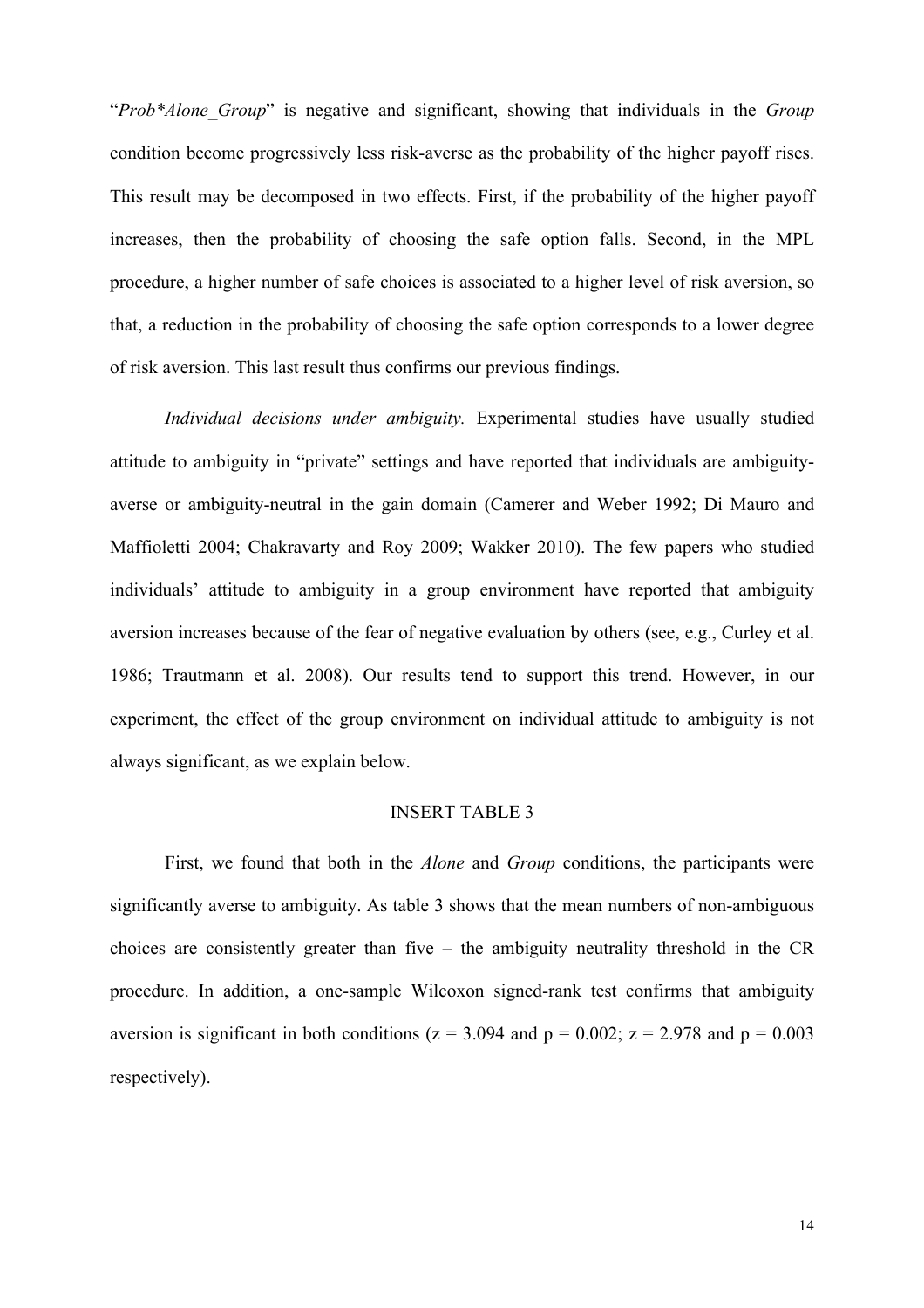Second, table 3 shows that the proportion of ambiguity averse individuals is slightly higher in the *Group* condition (46.6%) than in the *Alone* condition (43.3%), which suggests that a group environment increases ambiguity aversion, as previously reported in Trautmann et al. 2008 for instance. Figure 2, which reports the proportion of non-ambiguous choices for each of the ten decisions, gives further information about this trend. The dashed line represents predicted behaviour for an ambiguity-neutral participant: s/he chooses A for the first five decisions, and subsequently B. We can see that individuals in the *Group* condition tend to report higher levels of ambiguity aversion for most of the decisions, except for nonambiguous lotteries with smaller payoffs. A Related-Samples Friedman's Two way analysis of variance by ranks test however, cannot reject the null hypothesis of equal distributions between the two distributions (*Alone* and *Group* conditions) (p = 0.546). More, a Wilcoxon related-samples signed-rank test reveals no significant difference between the two mean numbers of non-ambiguous choices.

#### INSERT FIGURE 2 HERE

Third, to complement these analyses, we ran a random effect probit model using the non-ambiguous choice (option A) as the dependent variable. Table 2 reports the results of this model. It shows that two standard demographic variables (*Age* and *Gender*) do not significantly affect the probability of choosing the non-ambiguous option. Table 2 also shows that the coefficient associated to the variable representing the collective decision rule (*Rule*), is negative but non-significant ( $p = 0.115$ ), which means that individuals in the *Unanimity group* treatment tend to be less ambiguity averse than individuals in the *Majority group* treatment, but this effect – which is similar to the effect observed under risk – is not statistically significant. We also found that the probability of choosing the non-ambiguous option falls when decisions are made in groups (Alone\_Group) and increases as the higher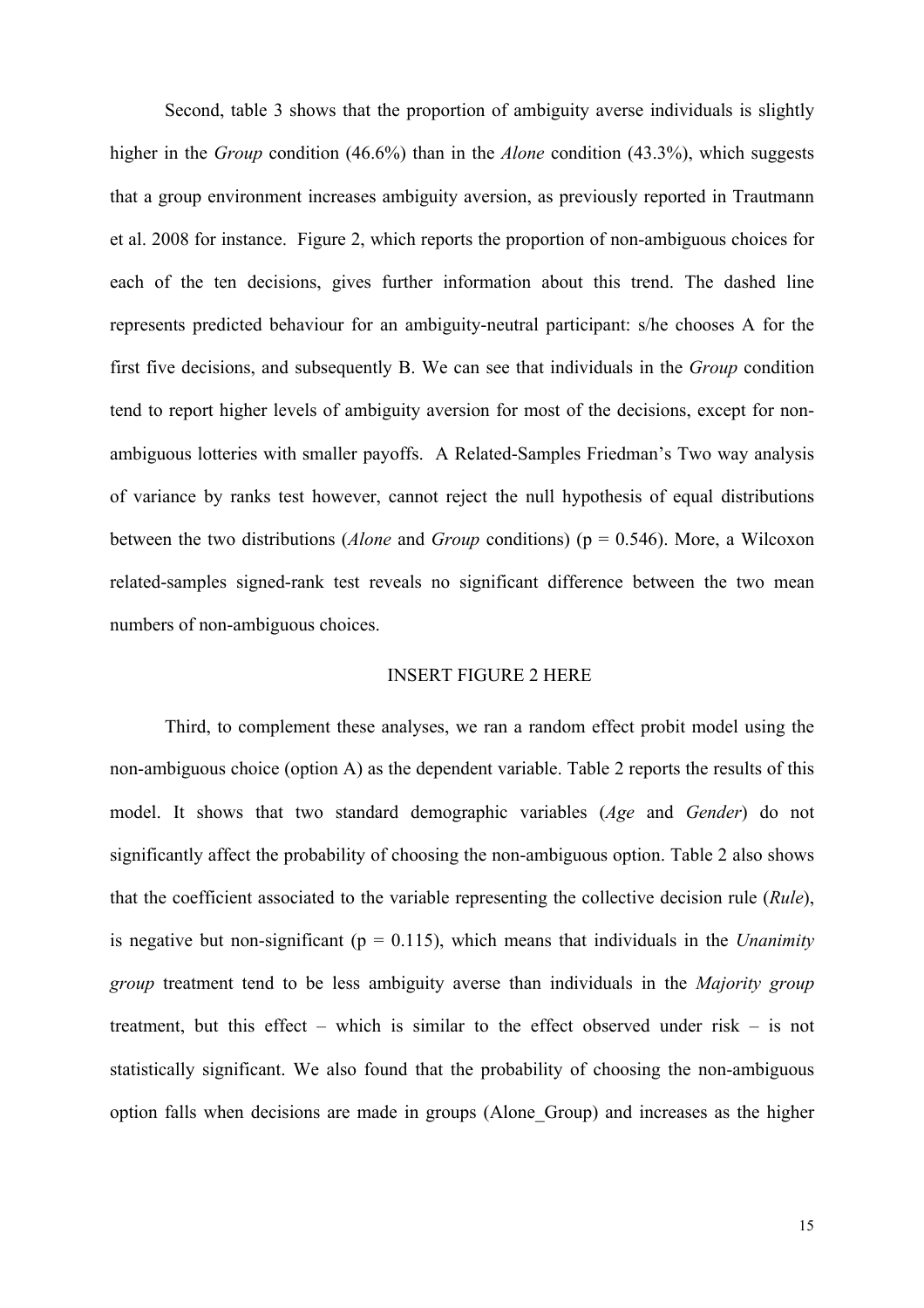payoff of non-ambiguous option increases (Payoff). Last, and importantly the interaction variable "Payoff\*Alone Group" has a significant and positive coefficient, showing that individuals in the *Group* condition become more ambiguity-averse as the higher payoff of non-ambiguous option increases. Two effects may explain such a result: i) if the higher payoff of the non-ambiguous option increases, then the probability of choosing the non-ambiguous option rises; and ii) in CR's procedure, an increase in the probability of choosing the nonambiguous option is associated to a higher level of ambiguity aversion. This last result validates our conclusion.

#### 2.2 The decision rule in the *Group* condition

In this section, we focus on the decisions that our participants made in the two treatments (Unanimity vs. Majority) that we implemented in the *Group* condition in order to unpack the effect of the decision rule on individuals' attitude to risk and ambiguity.

*Individual decisions under risk*. Under the *Unanimity group* treatment, individuals made on average 5.40 safe choices when they were alone and 4.97 safe choices when they were in the group environment. A Wilcoxon related-samples signed-rank test reveals that this difference is significant  $(z = -2.077$  and  $p = 0.038$ ). Under the *Majority group* treatment, individuals made on average 5.93 safe choice when they were alone, and 5.80 safe choices when they were in the group environment, but the difference is not significant (Wilcoxon related-samples signed-rank test :  $z = -0.303$  and  $p = 0.762$ ). Thus, when they are in the *Unanimity Group* treatment individuals are found to be significantly less risk-averse than when they are in the *Alone* condition, while when they are in the *Majority group* treatment, this trend is also visible, but it is not significant.

Moreover, in our experiment, individuals in the *Majority group* treatment made an average 5.80 non-risky choices, while, individuals in the *Unanimity group* treatment made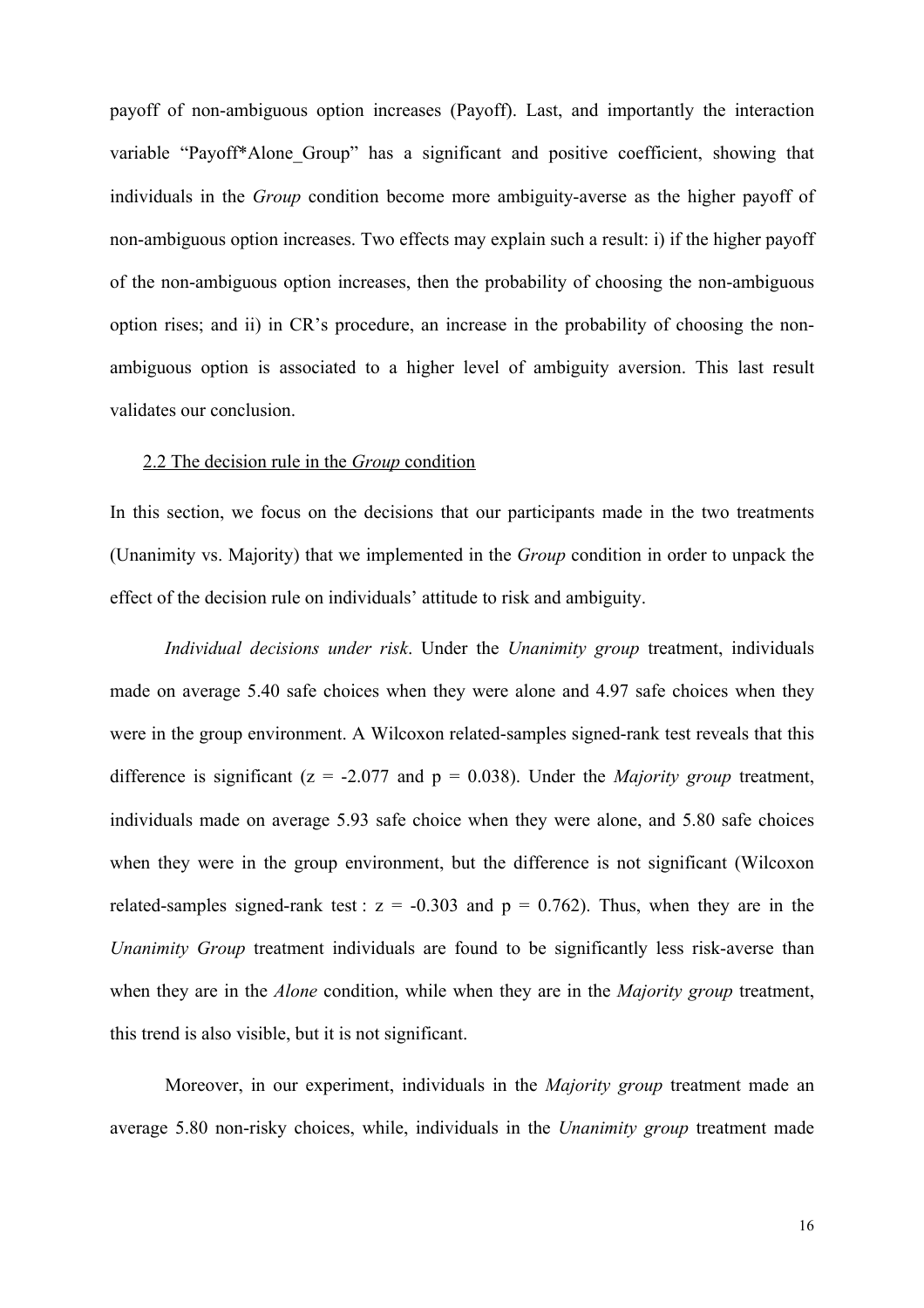4.97 non-risky choices on average. Thus, in both treatments, most of players choose on average more than four safe options, which means that they are risk averse. A One-sample Wilcoxon signed-rank test confirms that risk aversion is significant ( $z = 4.606$  and  $p = 0.000$ ) in the *Majority group* treatment;  $z = 3.796$  and  $p = 0.000$  in the *Unanimity group* treatment). This result is consistent with previous works' results (see Harrison et al. 2007 for the majority rule; Masclet et al. 2009 for the unanimity rule). Importantly, a further tests also shows that participants in the *Majority group* treatment are significantly more risk averse (5.80) than participants in the *Unanimity group* treatment (4.97) (Mann-Whitney U test:  $z = -2.989$  and p  $= 0.003$ ).

*Individual decisions under ambiguity.* Under the *Unanimity group* treatment, individuals made on average 5.37 non-ambiguous choices when alone, and 5.20 nonambiguous choices when in a group environment. However, a Wilcoxon related-samples signed-rank test reveals that this difference is not significant ( $z = -0.340$  and  $p = 0.709$ ). Under the *Majority group* treatment, individuals made on average 6.10 non-ambiguous choices when alone, and 5.63 non-ambiguous choices when in a group environment. Again, the difference is not significant (Wilcoxon related-samples signed-rank test:  $z = -1.513$  and p  $= 0.130$ ). Individuals in group (whatever the decision rule) thus tend to be less ambiguityaverse than individuals alone but the effect is not statistically significant.

In the *Majority group* treatment, individuals made an average of 5.63 non-ambiguous choices, which is significantly higher than the neutrality threshold of five non-ambiguous choices (One-sample Wilcoxon signed-rank test:  $z = 2.863$  and  $p = 0.004$ ). In the *Unanimity group* treatment, we observe that individuals made on average 5.20 non-ambiguous choices, which is higher than the neutrality threshold but the difference is not significant (Wilcoxon one-sample signed-rank test:  $z = 1.177$  and  $p = 0.239$ ). In other words, we found that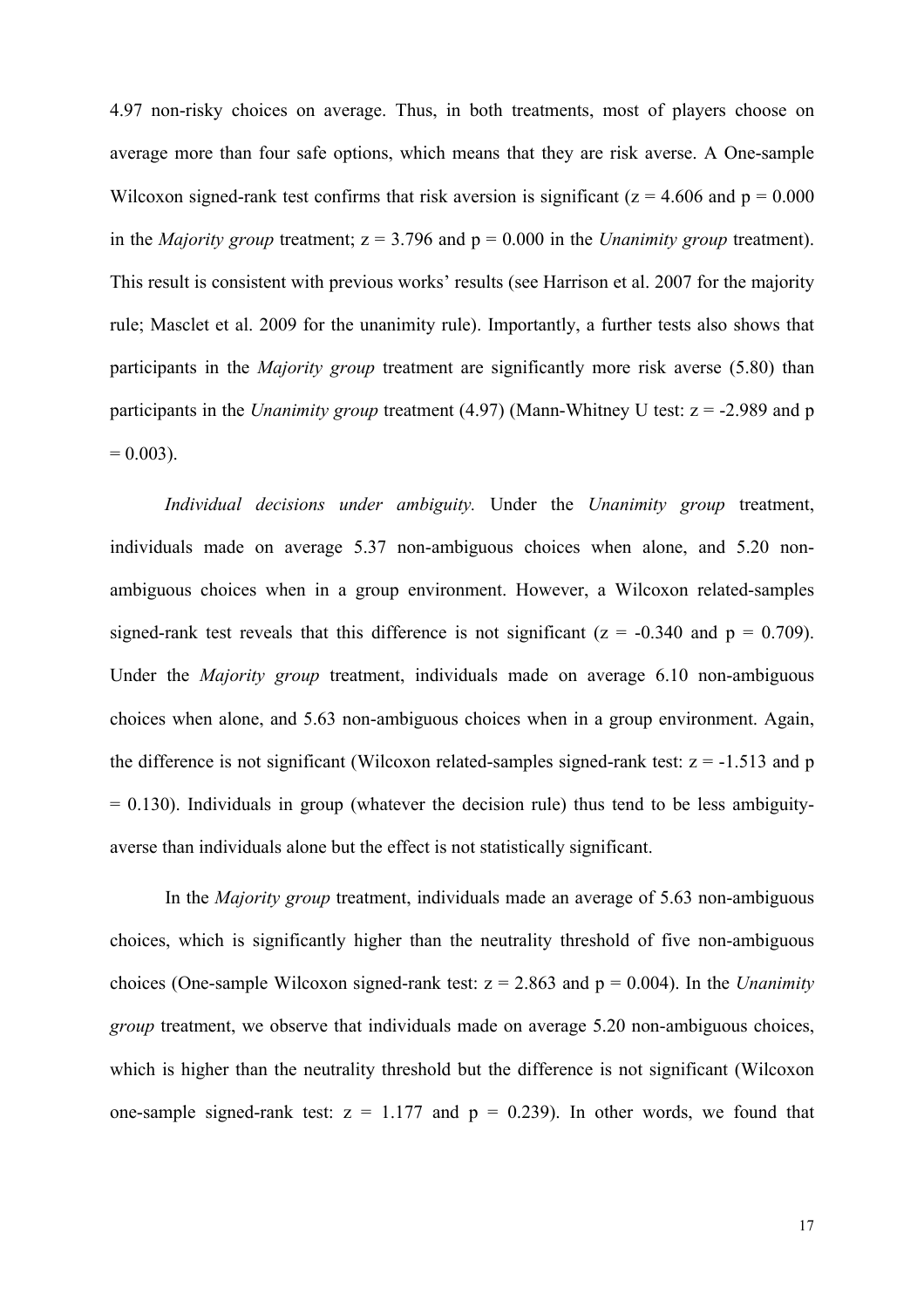individuals who belong to a group tend to be ambiguity-averse but ambiguity aversion is statistically significant in the *Majority group* treatment only. This suggests that the majority rule generates more ambiguity aversion than the unanimity rule. However, a Mann-Whitney U test shows that the difference between 5.63 and 5.20 is not significant  $(z = -1.301$  and  $p =$ 0.193).

#### 2.3 Determinants of individual decisions made in the unanimity group treatment

In the *Unanimity group* treatment, each group had up to five iterations to reach a unanimous decision on each of the 10 binary choices. We consider the evolution of disagreements within individuals in the *Unanimity group* treatment.

Figures 3 and 4 show that both in the risk and the ambiguity contexts, individuals in the Unanimity *group* treatment reached a unanimous decision at the first iteration in decision 3 only (and also in decision 9 under ambiguity). In all the other decisions, two or more iterations were needed to reach a unanimous decision – when such a decision emerged. Interestingly, the two figures report similar percentages of disagreement across the probability range (i.e., decision number). They show, in particular, that percentages of disagreement are higher for middle probability decisions (i.e., intermediate decisions 4 to 7) than for low- and high-probability decisions (decisions 1 to 3 and 8 to 10, respectively). For example, we observed 80% of disagreements in the first iteration for decisions 5 or 6 in the risk context, and 70% of disagreements in the first iteration for decisions 5 or 7 in the ambiguity context. In contrast, the frequency of disagreement is equal to 10% in the first iteration for decision 10 in both the risk and ambiguity context.

#### INSERT FIGURES 3 and 4 HERE

The two figures also clearly show that the proportion of disagreement decreases with the number of iteration rounds. In most cases, the iterative process thus allowed individuals who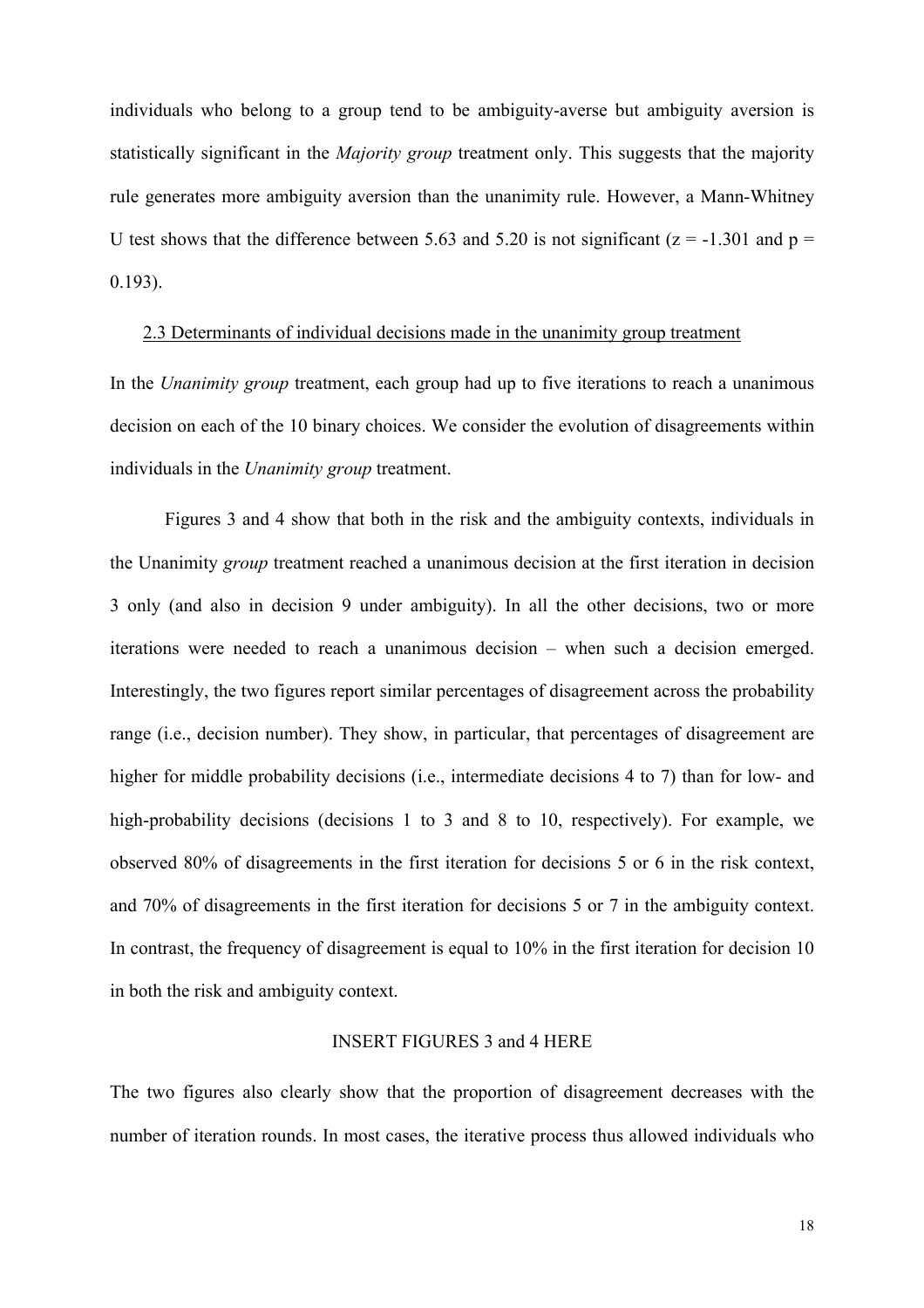are part of a group to converge towards a unanimous decision. For instance, the probability of disagreement in the fifth iteration for the risky decision 5 is equal to 20%, whereas it is 80% in the first iteration. These results are similar to those of Masclet et al. (2009) who observed that for decision 7, the probability of disagreement is 75% in the first iteration and decreases to 12% in the fifth iteration. Under ambiguity, the probability of disagreement at decision 7 drops from 70% in the first iteration to 10% in the fifth iteration.

Figure 5 below gives the changes in attitudes towards risk and ambiguity in the *Alone* and *Unanimity group* conditions. It shows that almost 26.67% of the participants exhibited the same attitude towards risk in these two conditions. The same proportion exhibited more risk aversion in the *Unanimity group* condition than in the *Alone* condition. In addition, around 46.67% of the participants exhibited less risk aversion in the *Unanimity group* condition than in the *Alone* condition. This means that the *Unanimity group* condition leads to lower levels of risk aversion than the *Alone* condition. In the case of real group decision, such a result is characteristic of a "*risky shift*" (Wallach et al. 1964; Brown 1986; Aronson et al. 2005). In addition, this result extends the "other-evaluation" argument developed under ambiguity (Curley et al. 1986; Trautman et al. 2008; Keck et al. 2012) to risk: individuals, in making a choice, anticipate that others will evaluate her/his decision, and so, make the choice that is perceived to be most justifiable to others, the less risky one.

#### INSERT FIGURE 5 HERE

Figure 5 also our results show that 23.3% of the participants had the same attitude towards ambiguity in the *Alone* and *Unanimity group* conditions. The participants whose attitude towards ambiguity changed across tasks were evenly split: 40% were more ambiguity-averse in the *Unanimity group* condition than in the *Alone* condition, and 36.7% were less ambiguity-averse in the *Unanimity group* condition than in the *Alone* condition. This result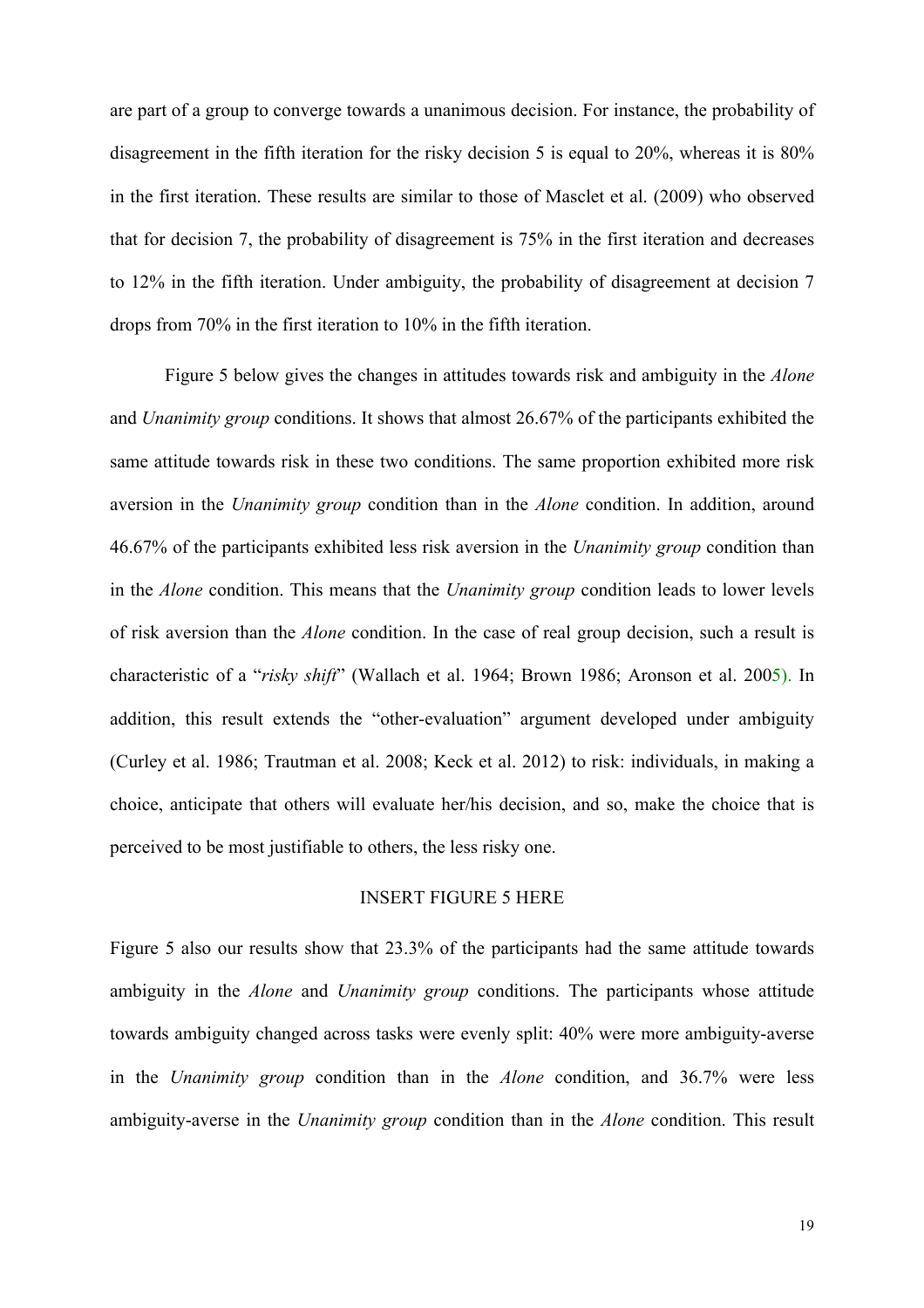suggests a potential ambiguity neutrality convergence when the group adopts a unanimity rule (Curley et al. 1986; Charness et al. 2012). Overall, these observations show that individuals do not exhibit the same preferences when they belong to a unanimity group and when they are alone.

#### 2.4 Risk aversion and ambiguity aversion

In the *Alone* condition, we find a positive correlation between the number of non-risky choices and non-ambiguous choices (Spearman coefficient =  $0.407$ ; p =  $0.001$ ). This result is consistent with those of Chakravarty and Roy (2009) who report a positive and significant correlation between individuals' attitudes towards risk and ambiguity. In the *Group* condition, we do not find any significant correlations between risk and ambiguity attitudes in either the *Majority group* treatment (Spearman coefficient = 0.138; p = 0.466) or the *Unanimity group* treatment (Spearman coefficient =  $-0.217$ ; p = 0.249).

#### 3. **Conclusion and Discussion**

In this paper, we contribute to the literature on group social influence on individual decision-making in two ways. We consider the impact of the source of uncertainty (risk or ambiguity) and we also study the impact of the decision rule (unanimity or majority). These two factors have been neglected so far.

Our experiment extends past research on the effect of a group environment on individual attitude to risk and ambiguity (Harrison et al. 2007; Masclet et al. 2009 ; Curley et al. 1986, Trautman et al. 2008, Viscusi et al. 2011). We observe that individuals who are part of a group (whatever the decision rule) are i) significantly averse to risk, but ii) tend to be *less* risk averse than when they are alone; and iii) are averse to ambiguity and iv) tend to be *more* averse to ambiguity than when they are alone. The fact that differences between attitudes to risk (resp. ambiguity) in the group environment and alone are not statistically different might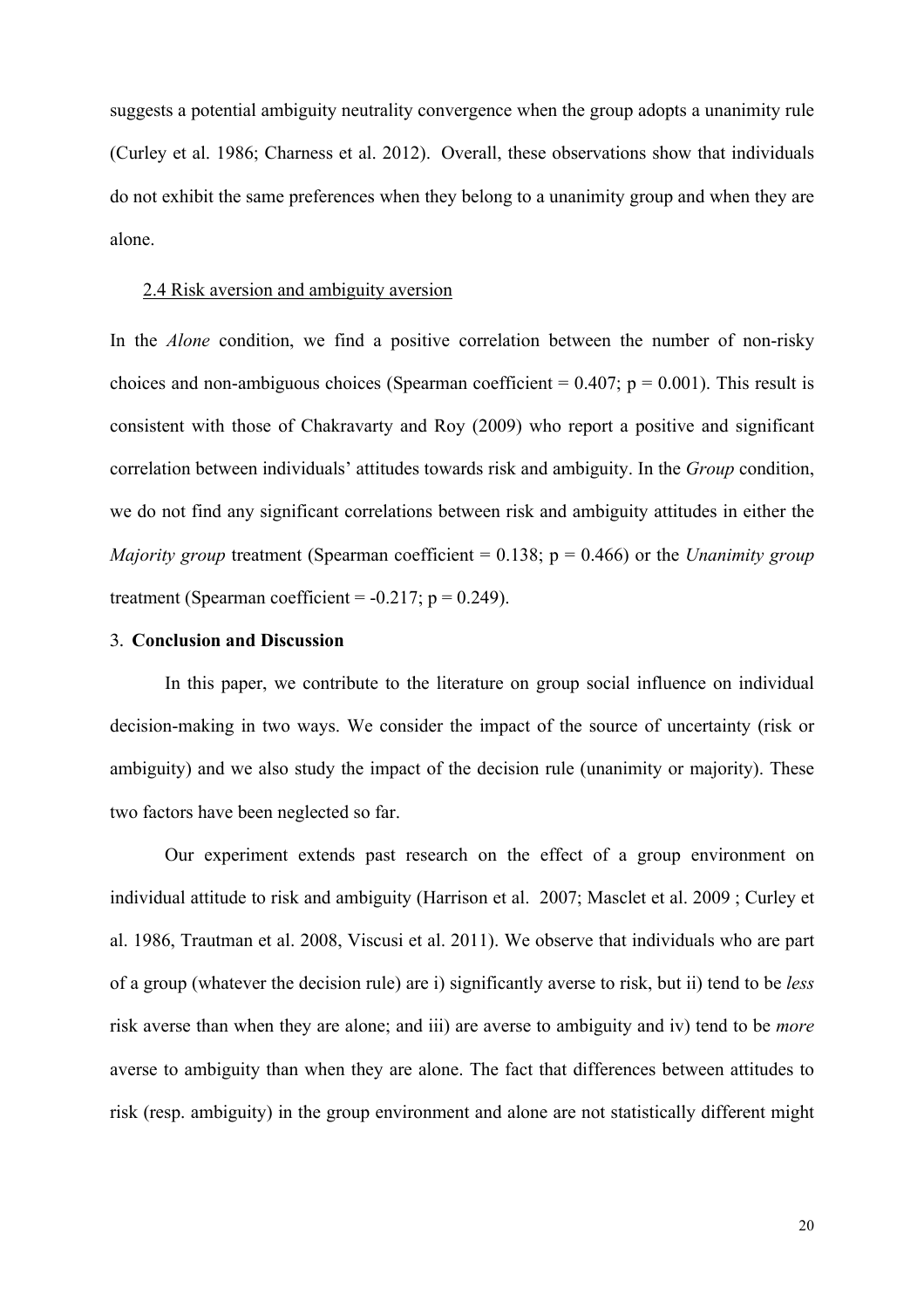come from the fact that we did not take into account the possible effect of the decision rule, as we explain below.

In order to understand the impact of a group environment on individual attitudes to risk and to ambiguity, it is important to look at the impact of the decision rule. Our study provides important results in that respect. Our experiment first shows that if attitude to risk does not seem to be sensitive to the decision rule  $-$  i.e., we observe significant degrees of risk aversion in both the unanimity and the majority groups – attitude to ambiguity, on the contrary, seems to be sensitive to the decision rule that the group adopts. Indeed, we found that only individuals who belong to a group implementing a majority rule are significantly averse to ambiguity, while individuals who belong to a group implementing a unanimity rule are ambiguity neutral. Second, the comparison between attitudes to risk (resp. ambiguity) alone and in a group shows that only certain conditions lead to significant differences. To sum up, we found that when they belong to a group implementing a unanimity rule, individuals are *less* risk averse than when they do not belong to a group – the same effect is visible, but not significant with a majority rule. Our findings thus are at odd with Masclet et al.'s (2009) findings which report that the unanimity rule increases individual's degree of risk aversion. They are however consistent with Harrison et al. (2007) who reported no significant difference between individual attitudes to risk in a group environment and alone when a majority rule was adopted. With respect to attitude to ambiguity, we found that the majority rule tends to generate more ambiguity aversion than the unanimity rule.

This paper can be extended in several ways. For example, future research could focus on the impact of the size of the group. Most studies so far have used three-person groups (Baker et al. 2008; Masclet et al. 2009) but the size of the group could matter. Other research could also consider more naturalistic settings, where group members can discuss and interact before making a decision. In our experiment, like in Masclet et al.'s (2009) experiment,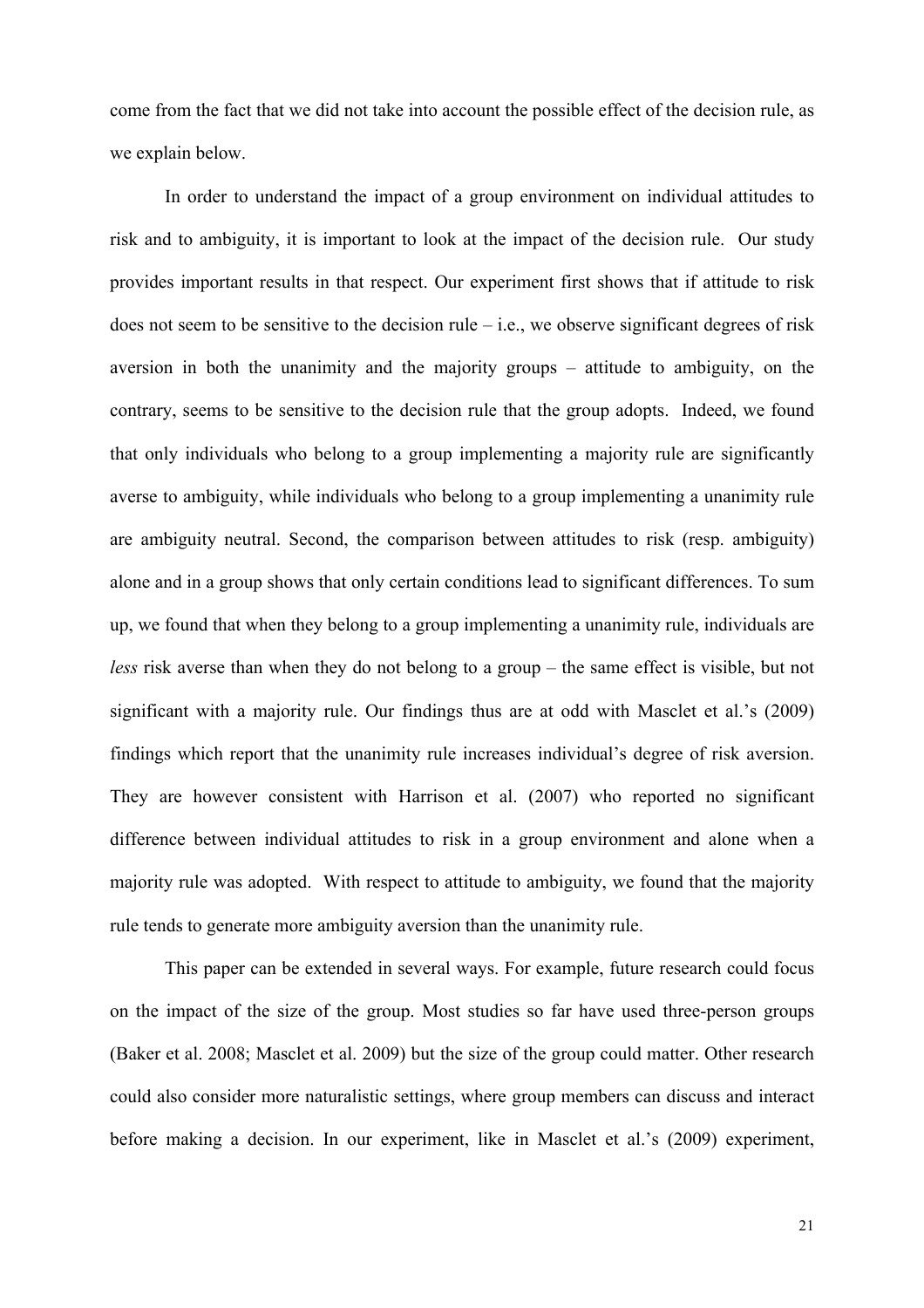participants did not interact with each other when making decisions in the *Group* condition. Yet, it would be interesting to implement an experiment where interaction between group members is allowed such as "cheap talk" for instance (Baker et al. 2008).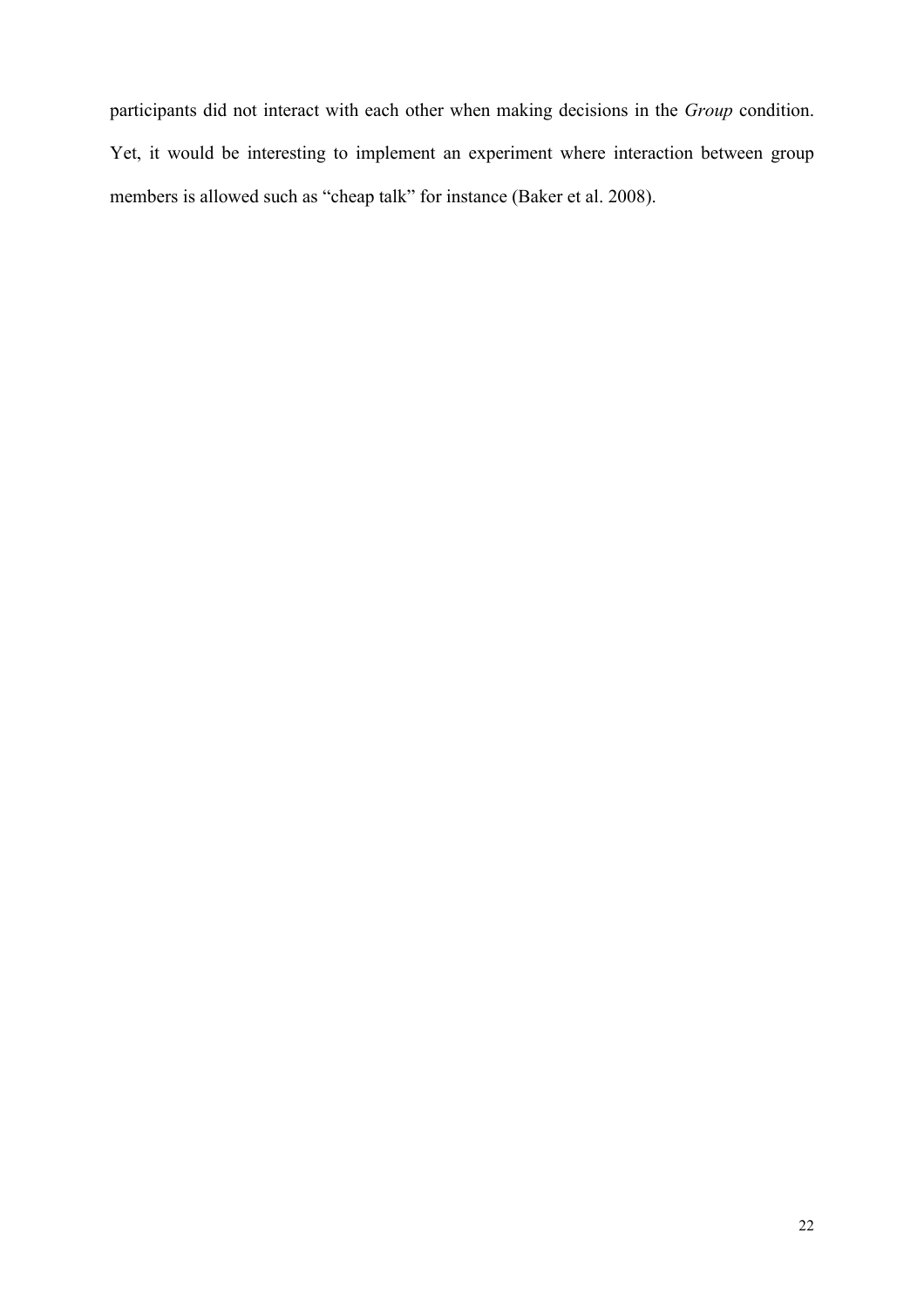#### **Acknowledgments**

The authors would like to thank Youenn Lohéac, Julien Wolfersberger and the participants of the LAMETA seminar at Montpellier and the GAEL seminar at Grenoble.

#### **References**

- Abdellaoui, M., Baillon, A., Placido, L., & Wakker, P.P. (2010). The rich domain of uncertainty: Source functions and their experimental implementation. *American Economic Review*, 101(2), 695-723.
- Akay, A., Martinsson, P., Medhin, H., & Trautmann, S.T (2012). Attitudes toward uncertainty among the poor: an experiment in rural Ethiopia. *Theory and Decision*, 73(3), 453-464.
- Ambrus, A., Greiner, B., & Pathak, P. (2009). Group versus individual decision-making: Is there a shift? Institute for Advanced Study, School of Social Science Economics Working Paper 0091.
- Andersen, S., Harrison, G.W., Lau, M.I., & Rutström, E.E. (2006). Elicitation using multiple price list formats. *Experimental Economics*, 9(4), 383-405.
- Aronson, E., Wilson, T.D., & Akert, R.M. (2005). Social Psychology (5th ed.). Upper Saddle River: Pearson.
- Baker, R.J., Laury, S.K., & Williams, A.W. (2008). Comparing small-group and individual behavior in lottery-choice experiments. *Southern Economic Journal*, 75, 367-382.
- Blinder, A.S., & Morgan, J. (2005). Are two heads better than one? Monetary Policy by Committee. *Journal of Money Credit and Banking*, 37, 798-811.
- Brown, R. (1986). Social Psychology ( $2<sup>nd</sup>$  édition). New York: Free Press.
- Camerer, C.F. (1995). Individual Decision Making, in John H Kagel and Alvin E Roth eds., The Handbook of Experimental Economics. Princeton U.P.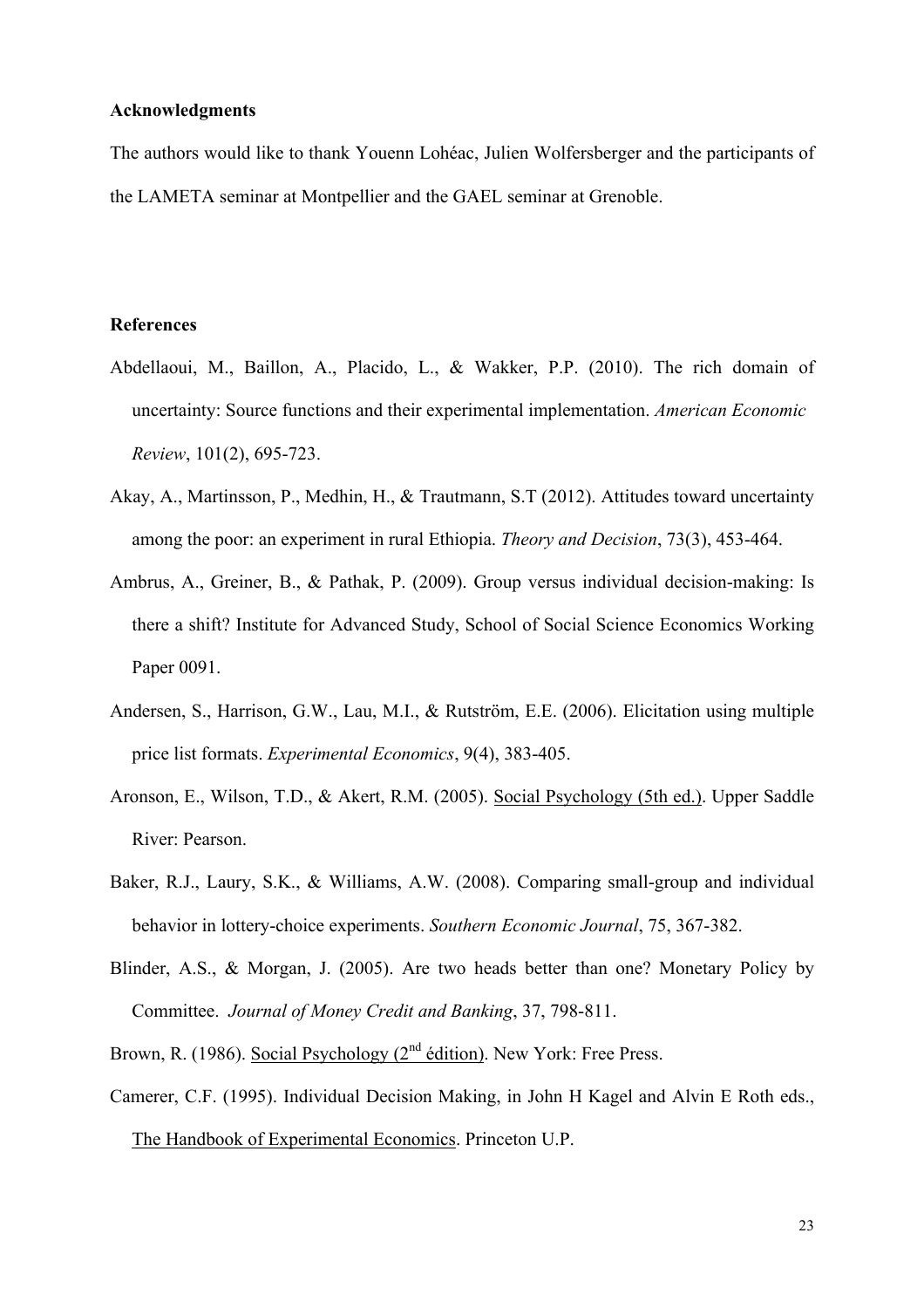- Camerer, C., & Weber, M. (1992). Recent developments in modeling preferences: Uncertainty and ambiguity. *Journal of Risk and Uncertainty*, 5(4), 325-370.
- Chakravarty, S., & Roy, J. (2009). Recursive expected utility and the separation of attitudes towards risk and ambiguity: an experimental study. *Theory and Decision*, 66(3), 199-228.
- Charness, G., Karni, E., & Levin, D. (2012). Ambiguity attitudes: an experimental investigation. Unpublished manuscript.
- Cohen, M., Tallon, J.-M., & Vergnaud, J.-C. (2010). An experimental investigation of imprecision attitude and its relation with risk attitude and impatience. *Theory and Decision*, 71, 81-109.
- Couture, S., & Reynaud, A. (2012). Stability of risk preference measures: results from a field experiment on French farmers. *Theory and Decision*, 73, 203–221.
- Curley, S.P., Yates, J.F., & Abrams, R.A. (1986). Psychological sources of ambiguity avoidance. *Organizational Behavior and Human Decision Processes*, 38, 230-256.
- Deck, C., Lee, J., Reyes, J., & Rosen, C. (2012). Risk Taking Behavior: An Experimental Analysis of Individuals and Dyads. *Southern Economic Journal*, 79(2), 277-299.
- Di Mauro, C., & Maffioletti, A. (2004). Attitudes to risk and attitudes to uncertainty: Experimental evidence. *Applied Economics*, 36, 357-372.
- Eckel, C.C., & Grossman, P.J. (2008b). Men, Women and Risk Aversion: Experimental Evidence. Handbook of Experimental Economics Results, volume 1, 1061-1073.
- Fischbacher, U. (2007). z-Tree: Zurich toolbox for ready-made economic experiments. *Experimental Economics*, 10, 171-178.
- Gollier, C. (2011). Portfolio choices and asset prices: the comparative statics of ambiguity aversion. *The Review of Economic Studies*, 78, 1329–1344.
- Gurdal, M., & Miller, J. (2008). Norms or Preferences? A group choice experiment. Job Market Paper. Department of Economics, University of Minnesota.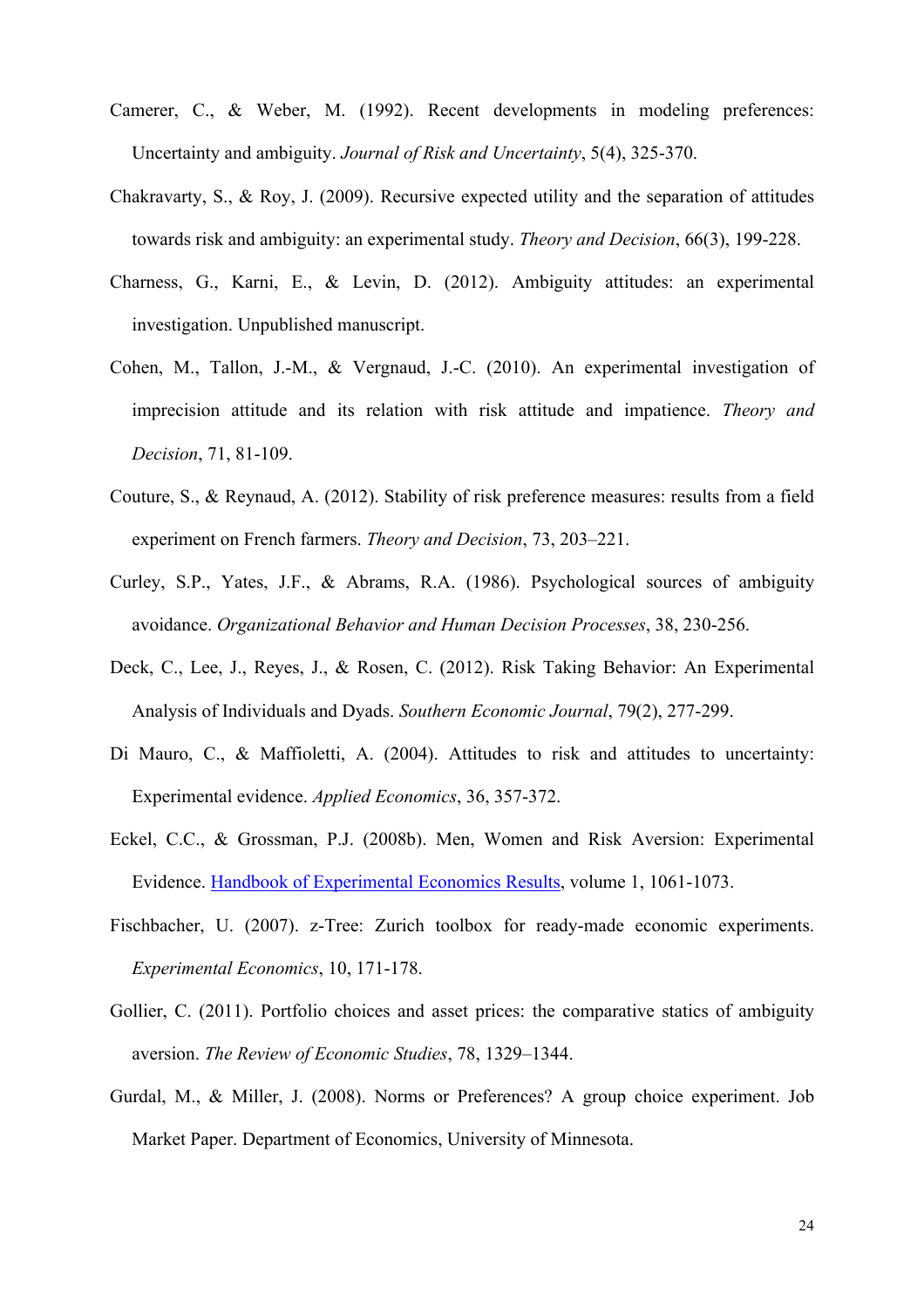Halevy, Y. (2007). Ellsberg revisited: An experimental study. *Econometrica*, 75(2), 503-536.

- Harrison, G.W., Lau, M.I., Rutström, E.E., & Sullivan, M.B. (2005). Eliciting Risk and Time Preferences Using Field Experiments: Some Methodological Issues. Research in Experimental Economics, J. Carpenter and G.W. Harrison and J. A. List. (Ed.), 10, 125- 218.
- Harrison, G.W., Lau, M.I., Rutström, E.E., & Tarazona-Gomez, M. (2007). Preferences over social risk. *Working Paper 05-06*. Department of Economics, College of Business Administration, University of Central Florida.
- Harrison, G.W., & Rutström, E.E. (2009). Expected utility theory and prospect theory: One wedding and a decent funeral. *Experimental Economics*, 12, 133–158.
- Holt, C.A., & Laury, S.K. (2002). Risk aversion and incentive effects. *American Economic Review*, 92(5), 1644-1655.
- Holt, C.A., & Laury, S.K. (2005). Risk aversion and incentive effects: new data without order effects. *American Economic Review*, 95(3), 902-912.
- Keck, S., Diecidue, E., & Budescu, D. (2012). Group decisions under ambiguity: Convergence to neutrality. Faculty and Research Working Paper INSEAD.
- Klibanoff, P., Marinacci, M., & Mukerji, S. (2005). A smooth model of decision making under ambiguity. *Econometrica*, 73(6), 1849-1892.
- Kocher, M., Straub, S., & Sutter, M. (2006). Individual or team decision-making causes and consequences of self-selection. *Games and Economic Behavior*, 56, 259–270.
- Masclet, D., Colombier, N., Denant-Boemont, L., & Lohéac, Y. (2009). Group and individual risk preferences: A lottery-choice experiment with self-employed and salaried workers. *Journal of Economic Behavior and Organization*, 70, 470-484.
- Sheremeta, R.M., & Zhang, J. (2010). Can groups solve the problem of over-bidding in contests? *Social Choice and Welfare*, 35(2), 175-197.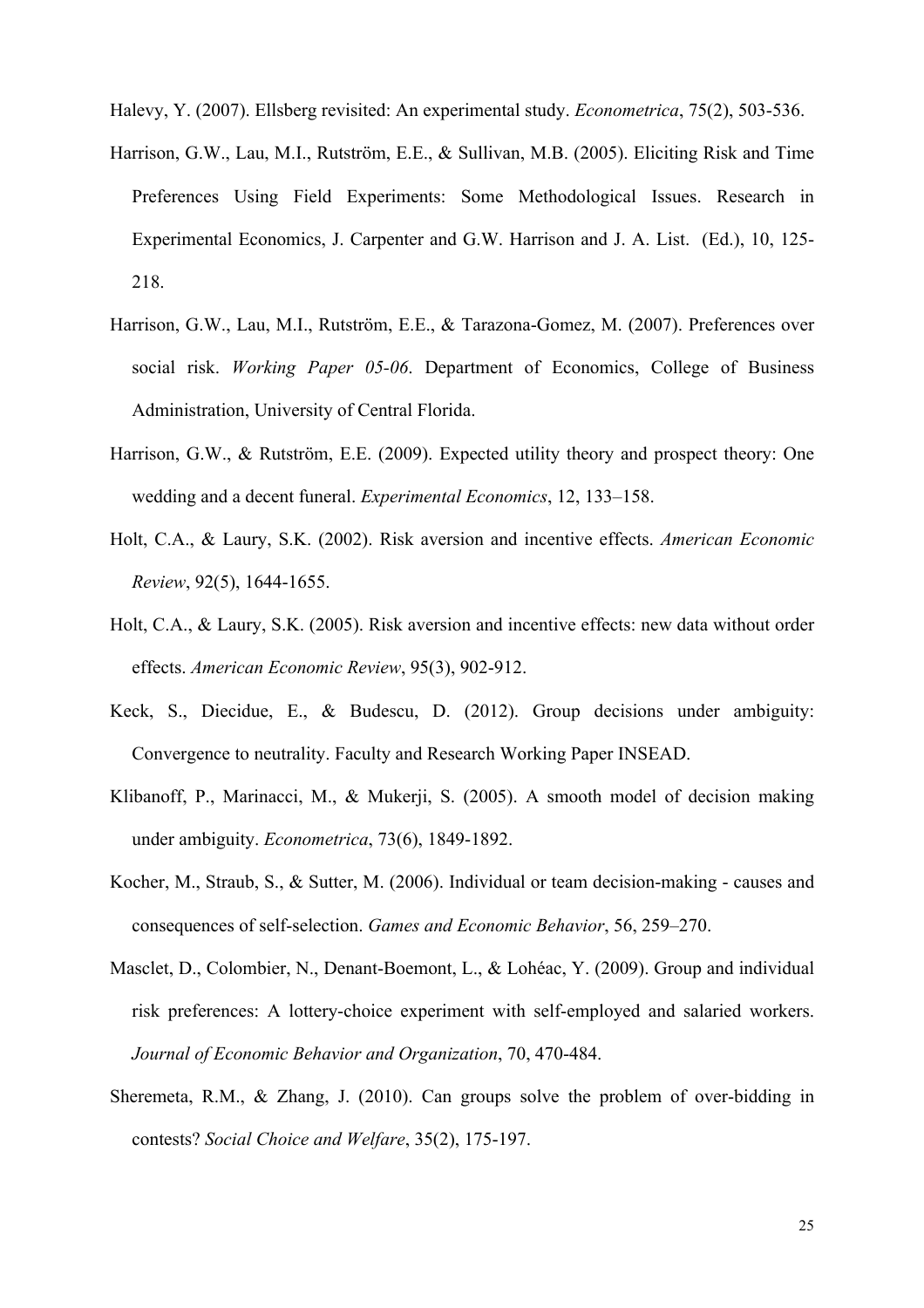- Shupp, R.S., & Williams, A.W. (2008). Risk preference differentials of small groups and individuals. *The Economic Journal*, 118, 258-283.
- Trautmann, S.T., Vieider, F.M, & Wakker, P.P. (2008). Causes of ambiguity aversion: known versus unknown preferences. *Journal of Risk and Uncertainty*, 36, 225-243.
- Trautmann, S.T., & Vieider, F.M. (2011). Social influences on risk attitudes: applications in Economics. In: S. Roeser (ed.), Handbook of Risk Theory, Springer, Chapter 29.
- Viscusi, W.K., Philipps, O.R., & Kroll, S. (2011). Risky investment decisions: How are individuals influenced by their groups? *Journal of Risk and Uncertainty*, 43(2), 81-106.
- Wallach, M.A., Kogan, N., & Bem, D.J. (1964). Diffusion of responsibility and level of risk taking in groups. *Journal of Abnormal Social Psychology*, 68, 263-274.
- Wakker, P.P. (2010). Prospect Theory: for Risk and Ambiguity. Cambridge, UK: Cambridge University Press.
- Zhang, J., & Casari, M. (2012). How groups reach agreement in risky choices: an experiment. *Economic Inquiry*, 50(2), 502-515.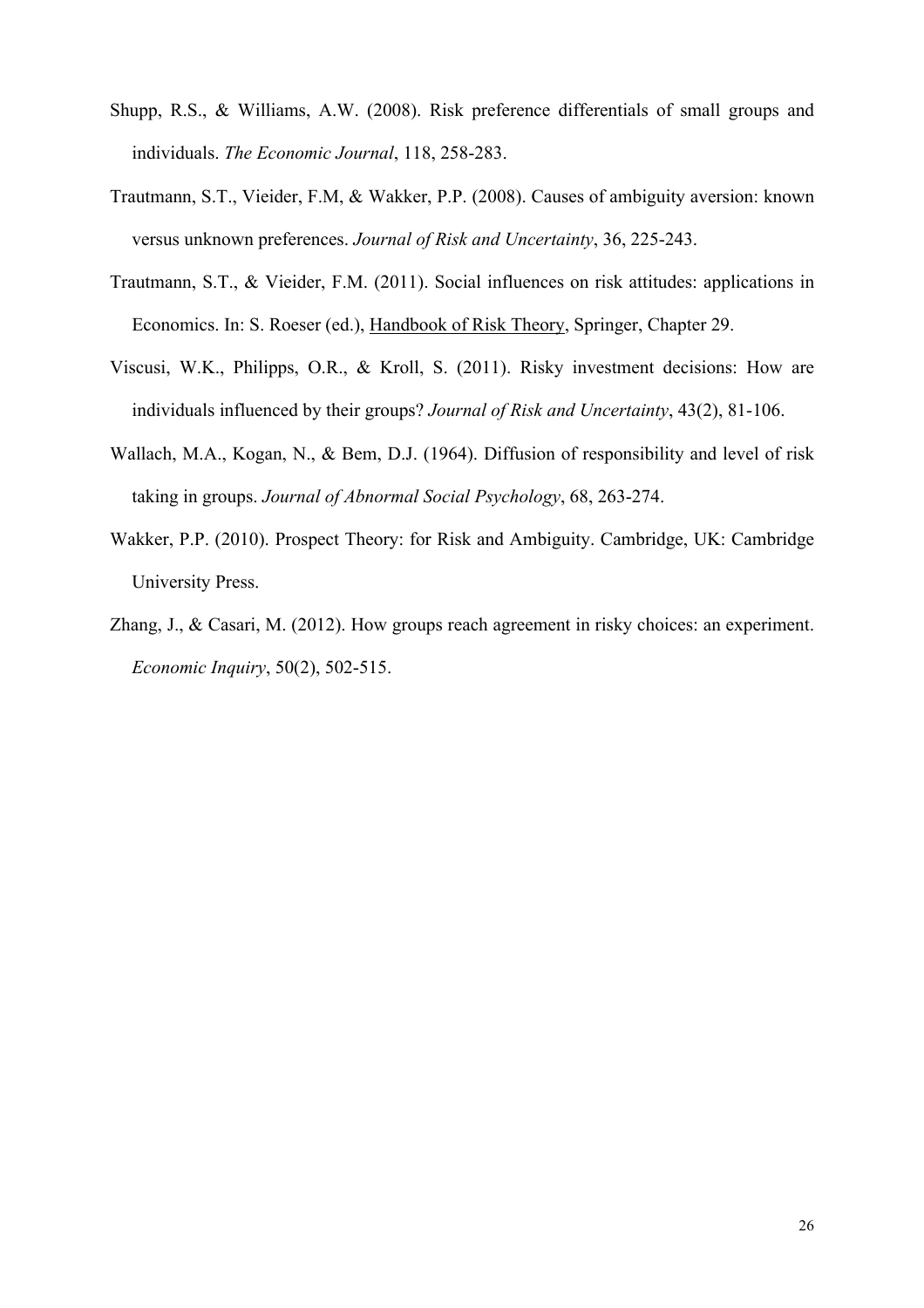## **TABLES**

**Table 1. Risk aversion classification based on lottery choices: Alone vs. Group conditions (in %)**

| <b>Number</b><br>оf<br>choices | <b>Bounds for relative Classification</b><br>safe risk<br>aversion<br>$U(x)=x^{1-r}/1-r$ |                               | <b>Alone</b><br>condition | Group<br>condition |
|--------------------------------|------------------------------------------------------------------------------------------|-------------------------------|---------------------------|--------------------|
| $0$ and $1$                    | $r < -0.95$                                                                              | Highly risk-loving            |                           |                    |
| $\overline{2}$                 | $-0.95 < r < -0.49$                                                                      | Very risk-loving              |                           |                    |
| 3                              | $-0.49 < r < -0.15$                                                                      | Risk-loving                   | 6.66                      |                    |
| $\overline{4}$                 | $-0.15 < r < 0.15$                                                                       | Risk-neutral                  | 16.66                     | 25                 |
| 5                              | 0.15 < r < 0.41                                                                          | Slightly risk-averse $ 23.33$ |                           | 23.33              |
| 6                              | 0.41 < r < 0.68                                                                          | Risk-averse                   | 25                        | 38.33              |
| 7                              | 0.68 < r < 0.97                                                                          | Very risk-averse              | 18.33                     | 13.33              |
| 8                              | 0.97 < r < 1.37                                                                          | Highly risk-averse            | 6.66                      |                    |
| 9 and 10                       | 1.37 < r                                                                                 | Stay in bed                   | 3.33                      |                    |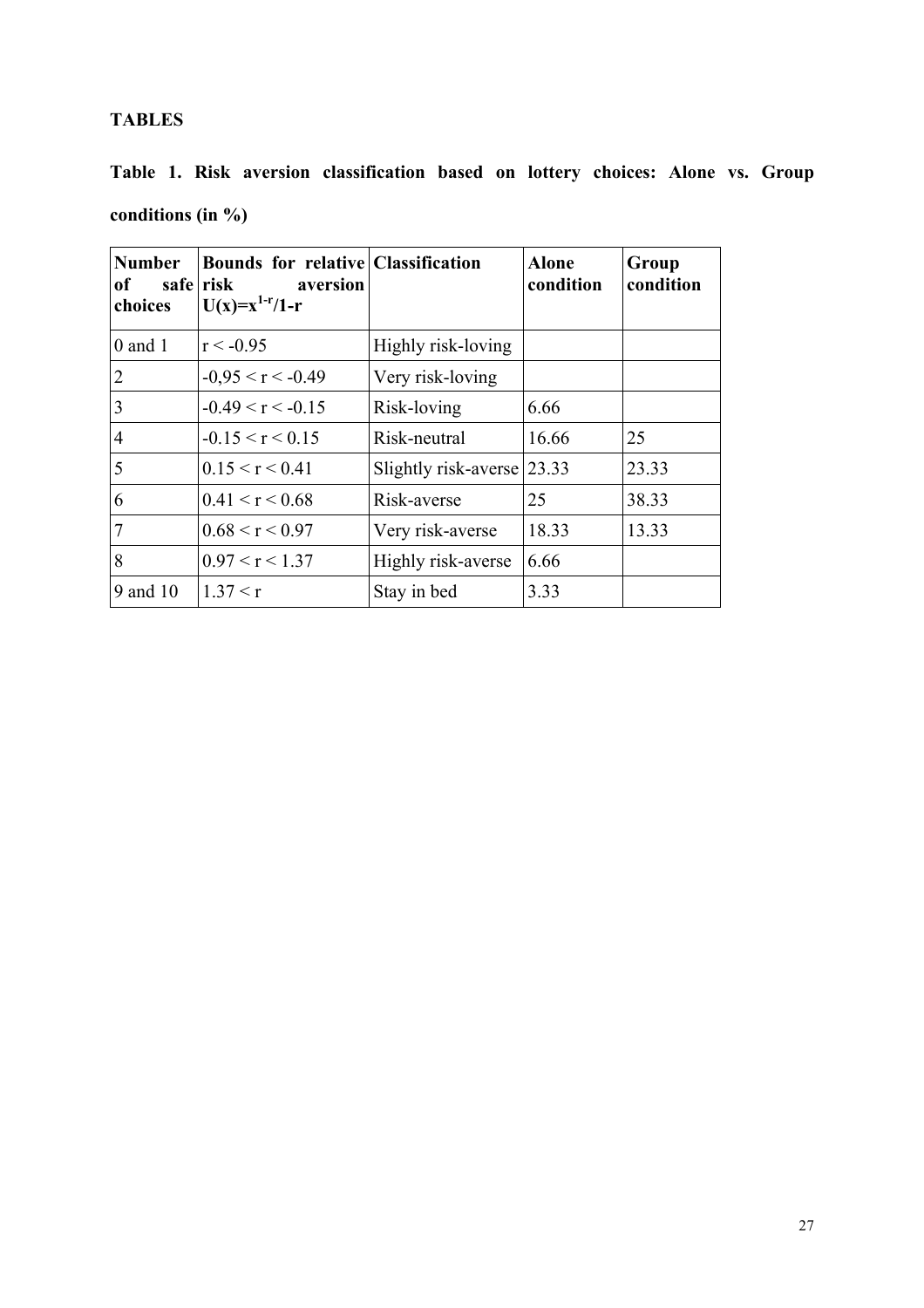|                        | <b>Risk</b> | Ambiguity   |
|------------------------|-------------|-------------|
|                        | Coef.       | Coef.       |
| Age                    | $-0.139$    | $-0.016$    |
|                        | (0.076)     | (0.058)     |
| Gender                 | $-0.622**$  | $-0.212$    |
|                        | (0.322)     | (0.244)     |
| Rule                   | $-0.547*$   | $-0.364$    |
|                        | (0.304)     | (0.231)     |
| Alone Group            | $2.214***$  | $-3.235***$ |
|                        | (0.790)     | (0.720)     |
| Prob                   | $-9.948***$ |             |
|                        | (0.851)     |             |
| Prob*Alone Group       | $-3.832***$ |             |
|                        | (1.273)     |             |
| Payoff                 |             | $0.619***$  |
|                        |             | (0.047)     |
| Payoff*Alone Group     |             | $0.375***$  |
|                        |             | (0.088)     |
| Constant               | $7.051***$  | $-4.071***$ |
|                        | (1.705)     | (1.267)     |
| Lnsig2u                | 0.016       | $-0.595$    |
|                        | (0.303)     | (0.302)     |
| Sigma u                | 1.008       | 0.743       |
|                        | (0.153)     | (0.112)     |
| Rho                    | 0.504       | 0.355       |
|                        | (0.076)     | (0.069)     |
| Number of observations | 1173        | 1185        |
| Log-likelihood         | -221.3989   | -287.91929  |

**Table 2. Probability of safe and non-ambiguous choice: Random effects probit** 

Standard errors in parenthesis

**\*\*\*** Significant at 1%

\*\* Significant at 5%

\* Significant at 10%

Gender is a binary variable equal to 1 for men and 0 for women.

Rule is a binary variable equal to 1 for unanimity and 0 for majority.

Alone Group is a binary variable equal to 1 if the decision is made in the Group condition and 0 if the decision is made in the Alone condition.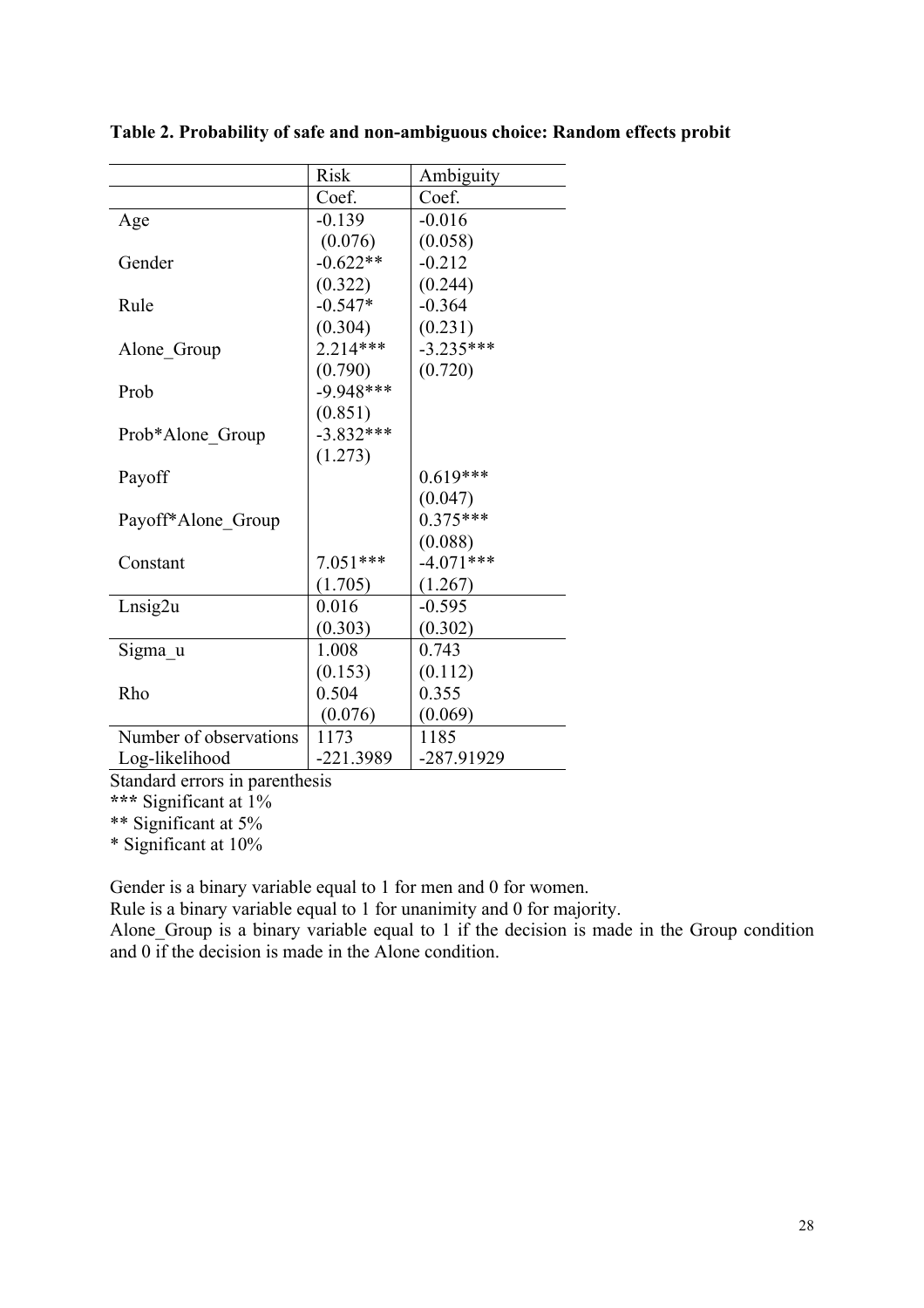**Table 3. Ambiguity aversion classification based on lottery choices: Alone vs. Group conditions (in %)**

| <b>Number</b><br>non-<br>ambiguous<br>choices | of Bounds for ambiguity Classification<br>aversion<br>$KMM(x)=Ej(EU(x))$ with<br>$j(x)=x^s$ |                       | <b>Alone</b><br>condition | Group<br>condition |
|-----------------------------------------------|---------------------------------------------------------------------------------------------|-----------------------|---------------------------|--------------------|
| $\boldsymbol{0}$                              | s > 1.92                                                                                    | Extremely amb.-loving |                           |                    |
| $\mathbf{1}$                                  | $1.92 \leq s \leq 1.59$                                                                     | Highly amb.-loving    |                           |                    |
| $\overline{2}$                                | $1.59 \leq s \leq 1.35$                                                                     | Very amb.-loving      |                           |                    |
| $\mathfrak{Z}$                                | $1.35 \leq s \leq 1.15$                                                                     | Amb.-loving           | 5                         |                    |
| $\overline{4}$                                | $1.15 \le s \le 1$                                                                          | Slightly amb.-loving  | 18.33                     | 20                 |
| 5                                             | $1 \leq s \leq 0.86$                                                                        | Amb.-neutral          | 33.33                     | 33.33              |
| 6                                             | $0.86 \leq s \leq 0.75$                                                                     | Slightly amb.-averse  | 13.33                     | 35                 |
| $\overline{7}$                                | $0.75 \leq s \leq 0.66$                                                                     | Amb.-averse           | 11.66                     | 8.33               |
| 8                                             | $0.66 \leq s \leq 0.43$                                                                     | Very amb.-averse      | 13.33                     | 3.33               |
| 9                                             | $0.43 \leq s \leq 0.30$                                                                     | Highly amb.-averse    |                           |                    |
| 10                                            | s > 0.30                                                                                    | Extremely amb.-averse | 5                         |                    |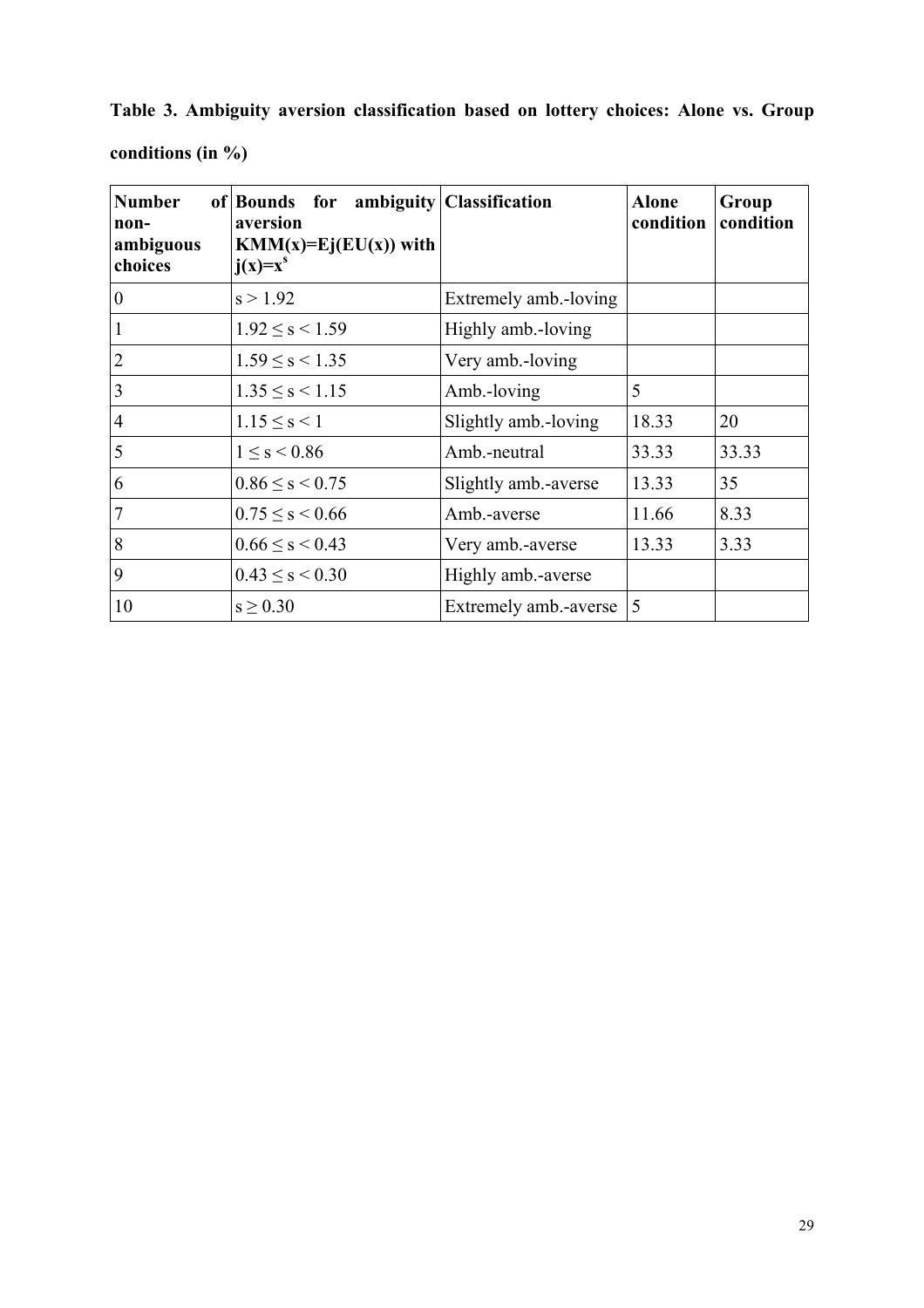

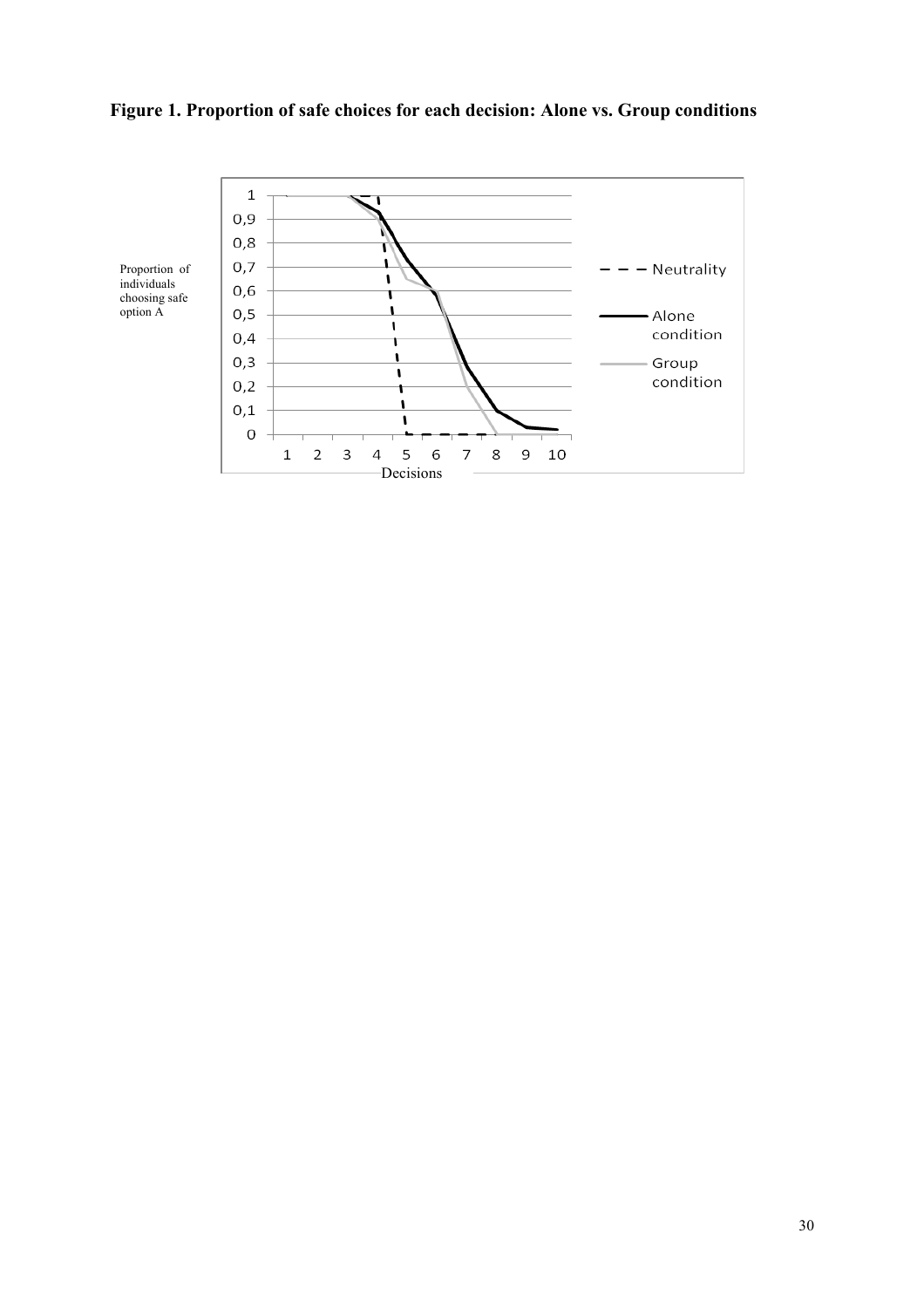**Figure 2. Proportion of non-ambiguous choices in each decision: Alone vs. Group conditions**

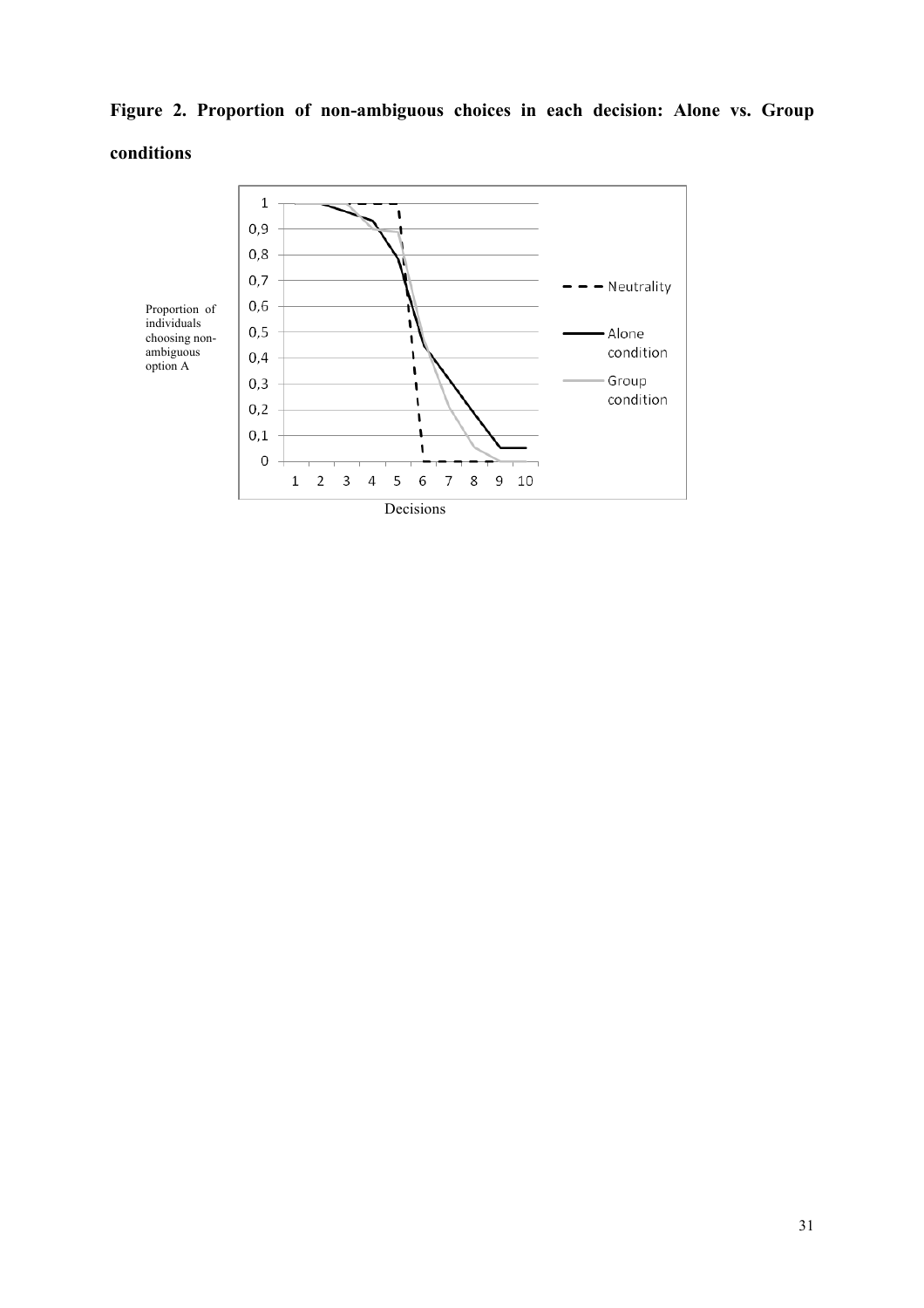

**Figure 3. Frequency of disagreements for each decision: Group condition under risk**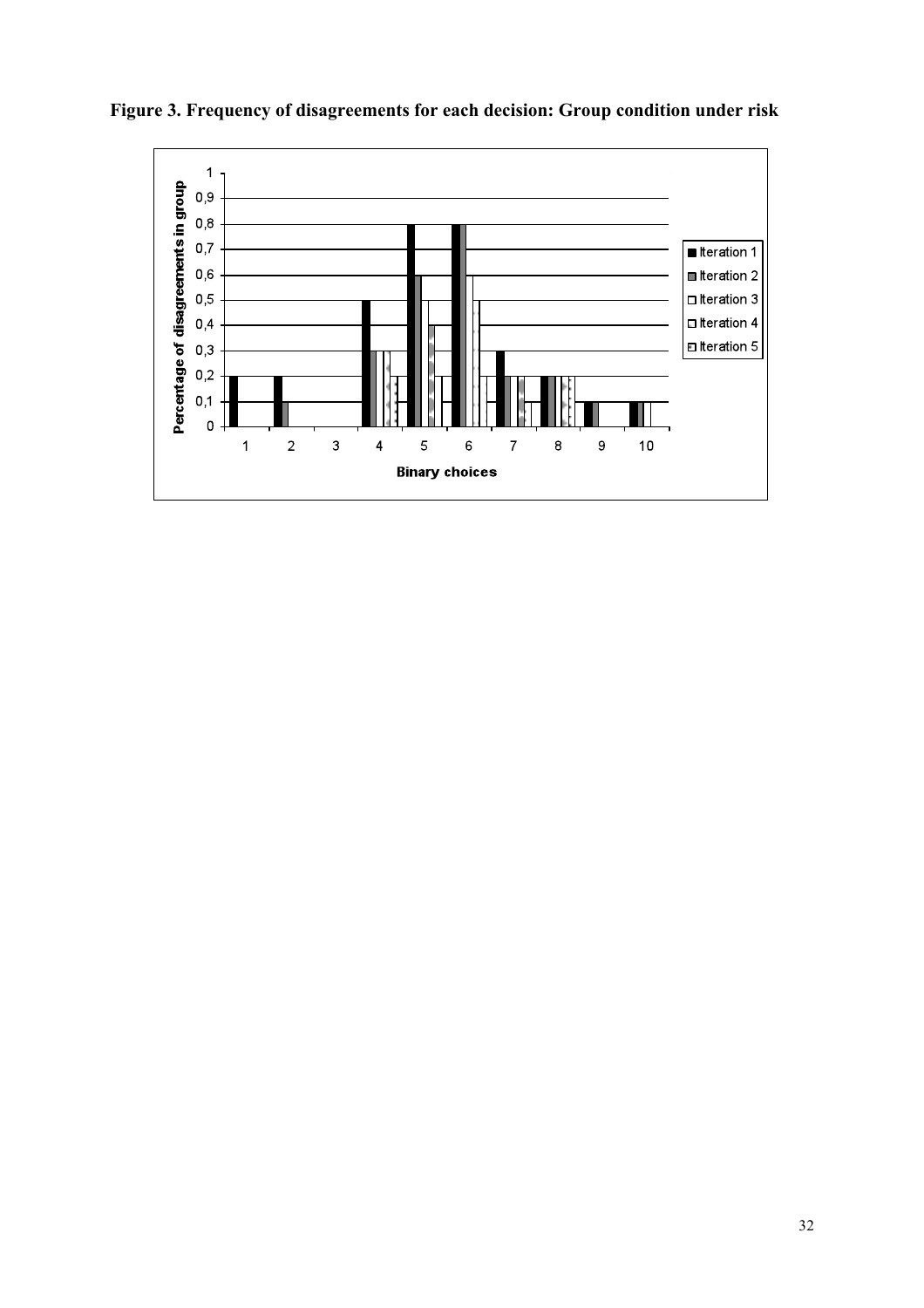

**Figure 4. Frequency of disagreements for each decision: Group condition under ambiguity**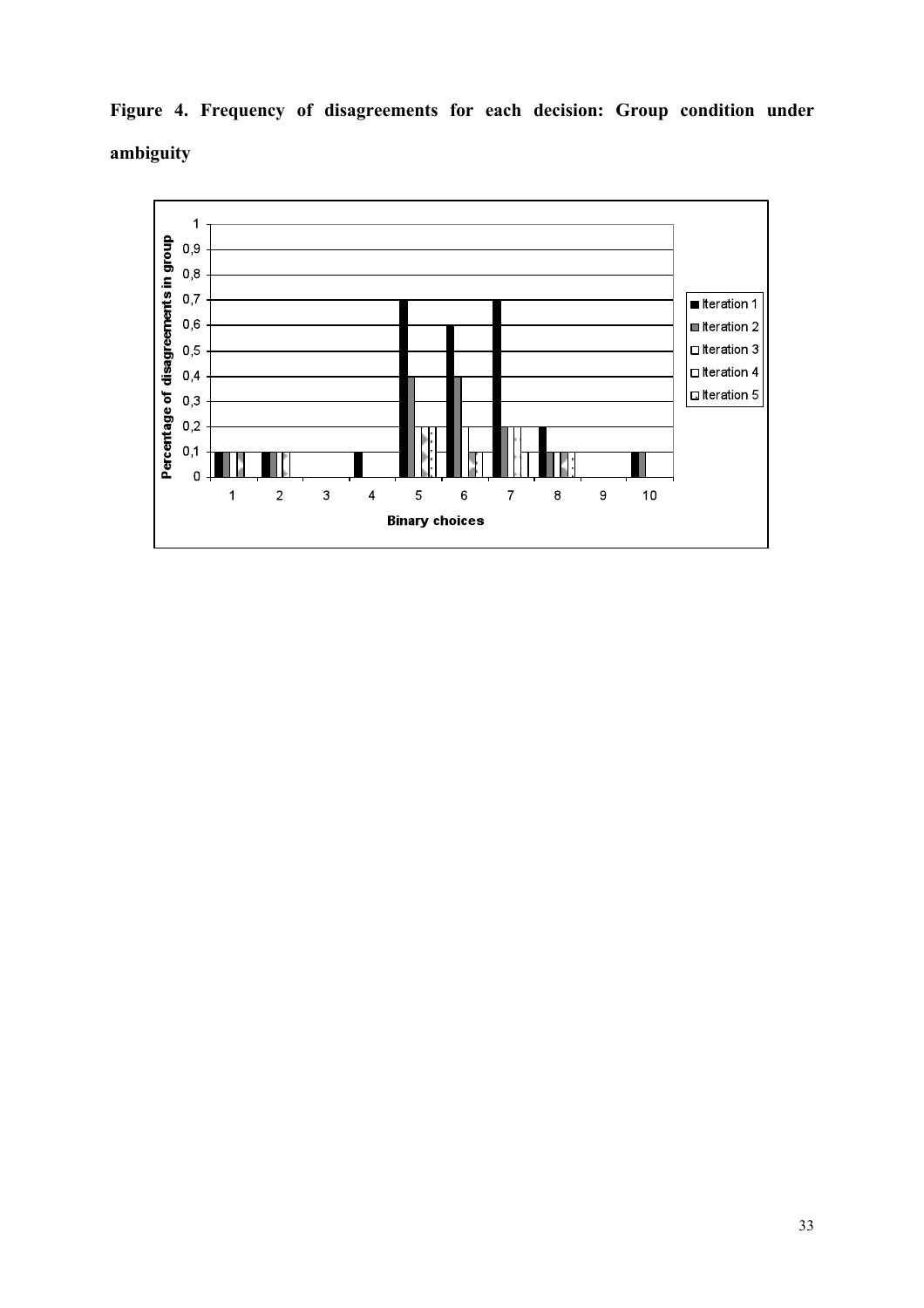

**Figure 5. Link between individual attitudes towards risk and ambiguity**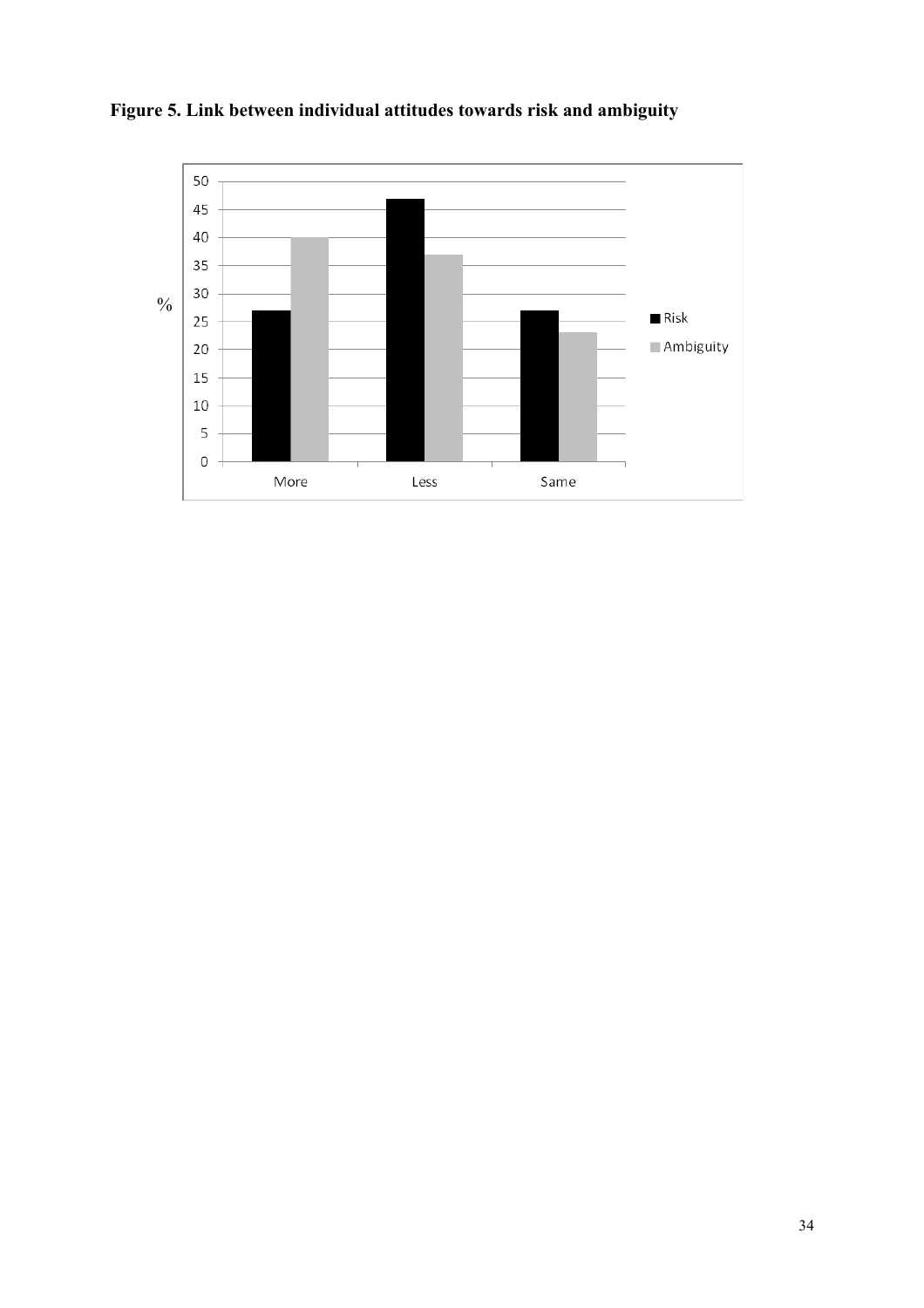## **APPENDIX**

|                | <b>Option A</b> |         |                | <b>Option B</b> |         |          |               |         |        |   |
|----------------|-----------------|---------|----------------|-----------------|---------|----------|---------------|---------|--------|---|
| Decisions      | Prob. P         | Gains   | $ Prob. (1-P)$ | Gains           | Prob. P | Gains    | Prob. $(1-P)$ | Gains   | Choice |   |
| $\mathbf{1}$   | 10%             | $7 \in$ | 90%            | $5 \in$         | 10%     | $13 \in$ | 90%           | $0 \in$ | A      | B |
| $\overline{2}$ | 20%             | $7 \in$ | 80%            | $5 \in$         | 20%     | $13 \in$ | 80%           | $0 \in$ | A      | B |
| $\overline{3}$ | 30%             | $7 \in$ | 70%            | $5 \in$         | 30%     | $13 \in$ | 70%           | $0 \in$ | A      | B |
| $\overline{4}$ | 40%             | $7 \in$ | 60%            | $5 \in$         | 40%     | $13 \in$ | 60%           | $0 \in$ | A      | B |
| 5              | 50%             | $7 \in$ | 50%            | $5 \in$         | 50%     | $13 \in$ | 50%           | $0 \in$ | A      | B |
| 6              | 60%             | $7 \in$ | 40%            | $5 \in$         | 60%     | $13 \in$ | 40%           | $0 \in$ | A      | B |
| $\overline{7}$ | 70%             | $7 \in$ | 30%            | $5 \in$         | 70%     | $13 \in$ | 30%           | $0 \in$ | A      | B |
| 8              | 80%             | $7 \in$ | 20%            | $5 \in$         | 80%     | $13 \in$ | 20%           | $0 \in$ | A      | B |
| 9              | 90%             | $7 \in$ | 10%            | $5 \in$         | 90%     | $13 \in$ | 10%           | $0 \in$ | A      | B |
| 10             | 100%            | $7 \in$ | 0%             | $5 \in$         | 100%    | $13 \in$ | $0\%$         | $0 \in$ | A      | B |

### **Table A1. The ten-paired lottery-choice decisions under risk (adapted from Holt and Laury, 2002)**